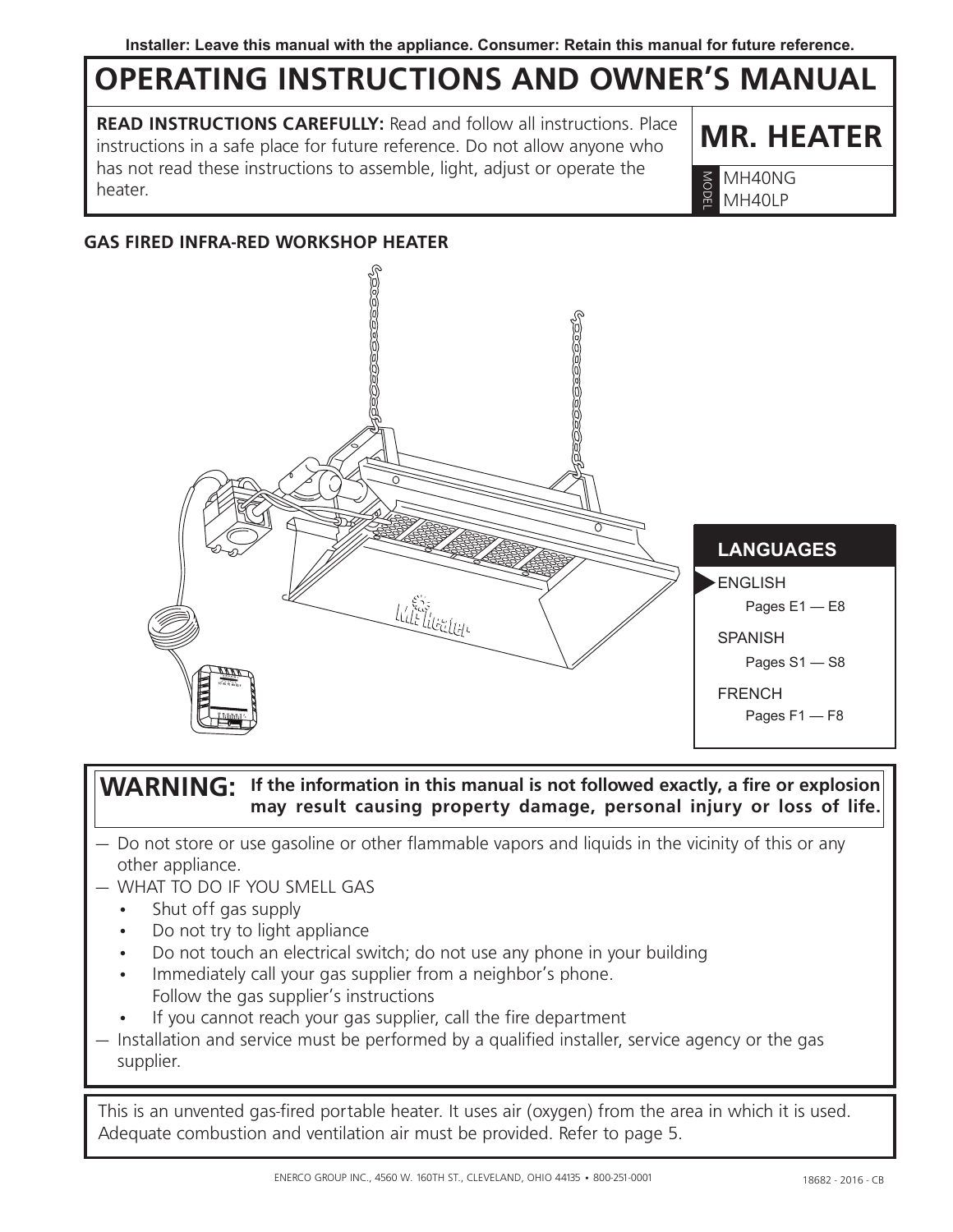# **WARNING:**

Improper installation, adjustment, alteration, service or maintenance can cause property damage, injury or death. Read the installation, operation, and maintenance instructions thoroughly before installing or servicing this equipment. For assistance or additional information consult a qualified installer, service agency, or gas supplier.

### **WARNING:**

When used without fresh air, heater may give off CARBON MONOXIDE, an odorless poisonous gas. OPEN WINDOW AN INCH OR TWO FOR FRESH AIR WHEN USING HEATER.

### **WARNING:**

This heater is equipped with a PILOT LIGHT SAFETY SYSTEM. DO NOT TAMPER WITH PILOT LIGHT SAFETY SYSTEM.

### **WARNING:**

If heater shuts off, do not relight until you provide fresh air. If heater keeps shutting off, have it serviced. Keep burner and control clean. Open door for 5 minutes.

Maintain clearances as shown in Figure 2 or on heater nameplate.

- DO NOT USE MATCH OR OTHER FLAME FOR LEAK TESTING.
- DO NOT EXCEED 1/2 PSI INLET PRESSURE TO HEATER.

### **DANGER:**

Carbon monoxide poisoning may lead to death.

# **Carbon Monoxide Poisoning:**

Early signs of carbon monoxide poisoning resemble the flu, with headaches, dizziness, or nausea. If you have these signs, the heater may not be working properly. Get fresh air at once! Have heater serviced. Some people are more affected by carbon monoxide than others. These include pregnant women, persons with heart or lung disease or anemia, those under the influence of alcohol, and those at high altitudes.

### **CAUTION:**

- Never connect gas valve or thermostat to line voltage or a transformer.
- If the infra-red color of the grid becomes dull when the building furnace is operating, consult gas supplier on correct gas supply piping sizes.
- This heater is for indoor installation only!

#### **NOTE**

,,,,,,,,,,,,,,,,,,,,,,,,,,,,,,,,,,

Gasket binder material used in this heater assembly will temporarily emit an odor and/or vapor. This condition will clear up in approximately 20 minutes and thereafter will not reoccur. Refer to Chapter 9 for ventilation.

#### **THE STATE OF CALIFORNIA REQUIRES THE FOLLOWING WARNING:**

# **WARNING:**

Combustion by-products produced when using this product contain carbon monoxide, a chemical known to the State of California to cause cancer and birth defects (or other reproductive harm).

# 7777777777777777777777777777

# **TABLE OF CONTENTS**

| 12. OPERATOR MAINTENANCE INSTRUCTIONS  5 |  |
|------------------------------------------|--|
|                                          |  |
|                                          |  |
|                                          |  |
|                                          |  |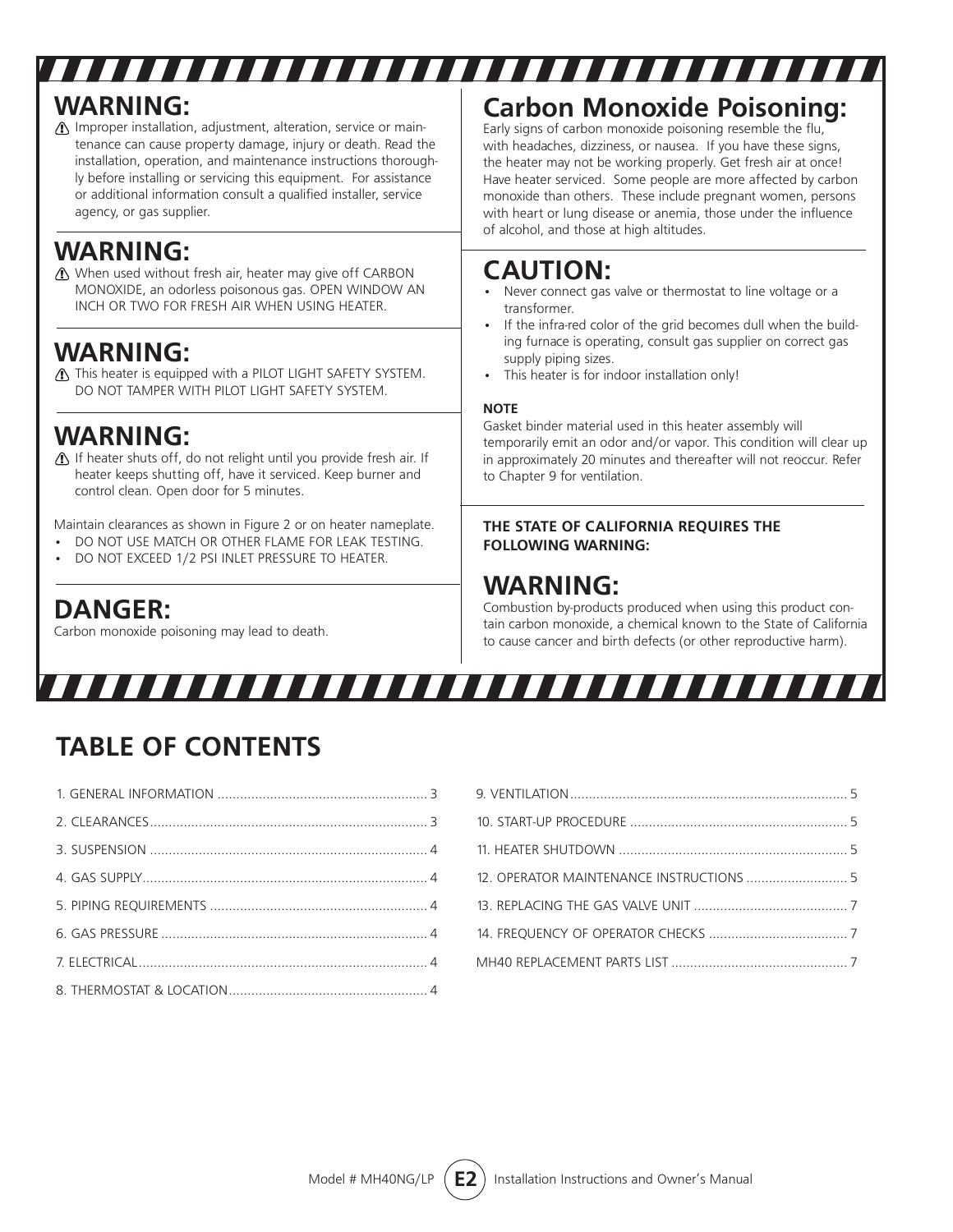#### **1. GENERAL INFORMATION**

- a. Your heater comes fully assembled and is tested at the factory for proper gas and input as stated on the name plate.
- b. Before proceeding with the installation, be sure to inspect for damages. Freight company must be notified of any damages and request that the inspection be made. MR. HEATER will send replacement parts for damaged parts only after receiving a signed inspection report to prove the liability of the freight company.
- c. Do not attempt to operate heater with any other gas than that indicated on the heater name plate.
- d. The installation of heater must conform with local building codes, or in absence of local codes, with the National Fuel Gas Code, ANSI Z223.1a/NFPA54, and Standard for Storage and Handling of Liquefied Petroleum Gases, ANSI/NFPA 58.
- e. Canadian installations must comply with CAN/CGA-B149.1.2 Gas Code which can be purchased from the CSA (Canadian Standards Association) website @ http://www.csa.ca or by calling 1-800-463-6727.
- f. Plugged 1/8" N.P.T. Test Gage Connection is located on the Heater Gas Valve or a " N.P.T. Connection is located on the outside of the Cast Venturi.
- g. Contact the factory when appliance is to be installed at high altitudes. Factory supplies high-altitude conversion kits with instructions and data plates.

#### **For additional information, contact;**

MR. HEATER CORPORATION CUSTOMER SERVICE DEPT. CLEVELAND, OHIO 1-800-251-0001

\*The following extra NFPA manuals are helpful when installing MR. HEATER in a location not anticipated in this manual:

| Number   | <b>Related Subject</b>             |  |  |  |  |  |
|----------|------------------------------------|--|--|--|--|--|
| NFPA 88  | Clearances to Combustible Surfaces |  |  |  |  |  |
| NFPA 409 | Clearances to Combustible Surfaces |  |  |  |  |  |

**A** DO NOT EXCEED 1/2 PSI INLET PRESSURE TO HEATER

#### **2. CLEARANCES**

Minimum clearances to combustibles (Refer to Table 3). Provide adequate clearance to combustibles, see Table 3. Also between control end of heater for servicing and minimum on top and sides for ventilation and combustion air supply.

A minimum clearance of 8' above floor for public garages in accordance with ANSI/NFPA No. 409 most recent edition, or Table 3; the larger dimension of ANSI/NFPA No. 409 or Table 3 is to be used.

\*When selecting installation locations for MR. HEATER ensure that the opening of any exterior or interior doors or windows will not violate clearances or contact any heater components.

The clearances to combustibles represent a surface temperature of 90 F (32 C) above room temperature. Building materials with low heat tolerance may be subject to degradation at lower temperatures. It is the installer's responsibility.

#### **Table 1. BTU Ratings and Supply Pressures**

| <b>MODEL</b> | BTU/HR, RATING |                | GAS SUPPLY PRESSURE (W.C.) |          |         |          |                 |      | <b>ORIFICE</b> |    |
|--------------|----------------|----------------|----------------------------|----------|---------|----------|-----------------|------|----------------|----|
| NO.          |                | GAS            |                            | MIN.     | MAX.    |          | <b>MANIFOLD</b> |      | <b>SIZE</b>    |    |
|              | <b>NATURAL</b> | <b>PROPANE</b> | NAT.                       | L.P.     | NAT.    | L.P.     | NAT.            | ∟.P∶ | NAT.           |    |
| MH/HS40NG    | 40.000         |                | 6.8" W.C.                  |          | 7" W.C. |          | 5.8"            |      | 37             |    |
| MH/HS40LP    |                | 40,000         |                            | 11" W.C. |         | 14" W.C. |                 | 10"  |                | 50 |

#### **Table 2. Heater Dimensions and Orifice Sizes**

| MODEL                  | <b>OPERATING</b>       | <b>ORIFICE SIZE</b> |              | <b>INPUT</b>     | SIZE                       |                            |               |                    |
|------------------------|------------------------|---------------------|--------------|------------------|----------------------------|----------------------------|---------------|--------------------|
| NO.                    | <b>PRESSURE</b>        | <b>BURNER</b>       | <b>PILOT</b> | <b>BTU/H</b>     | <b>WIDTH</b>               | _ENGTH                     | <b>HEIGHT</b> | WEIGHT             |
| MH/HS40NG<br>MH/HS40LP | $6.8$ "w.c.<br>10"w.c. | 37<br>50            | 023<br>.015  | 40.000<br>40.000 | $19 - 1/4"$<br>$19 - 1/4"$ | $30 - 1/4"$<br>$30 - 1/4"$ | 12"<br>12"    | 25 lbs.<br>25 lbs. |

#### **Table 3. Installation, Ventilation and Mounting Information**

| <b>MODEL</b>           | BTU/HR, RATING<br>GAS |        | <b>NORMAL</b><br><b>MOUNTING</b> |            |              | CLEARANCES TO COMBUSTIBLE SURFACES |              |  |
|------------------------|-----------------------|--------|----------------------------------|------------|--------------|------------------------------------|--------------|--|
| NO.                    | <b>NAT</b>            | L.P.   | <b>POSITION</b>                  | TOP        | <b>SIDES</b> | <b>BACK</b>                        | <b>BELOW</b> |  |
| MH/HS40NG<br>MH/HS40LP | 40.000                | 40.000 | HORIZ-30°<br>HORIZ-30°           | 34"<br>34" | 30"<br>30"   | 30"<br>30"                         | 68"<br>68"   |  |

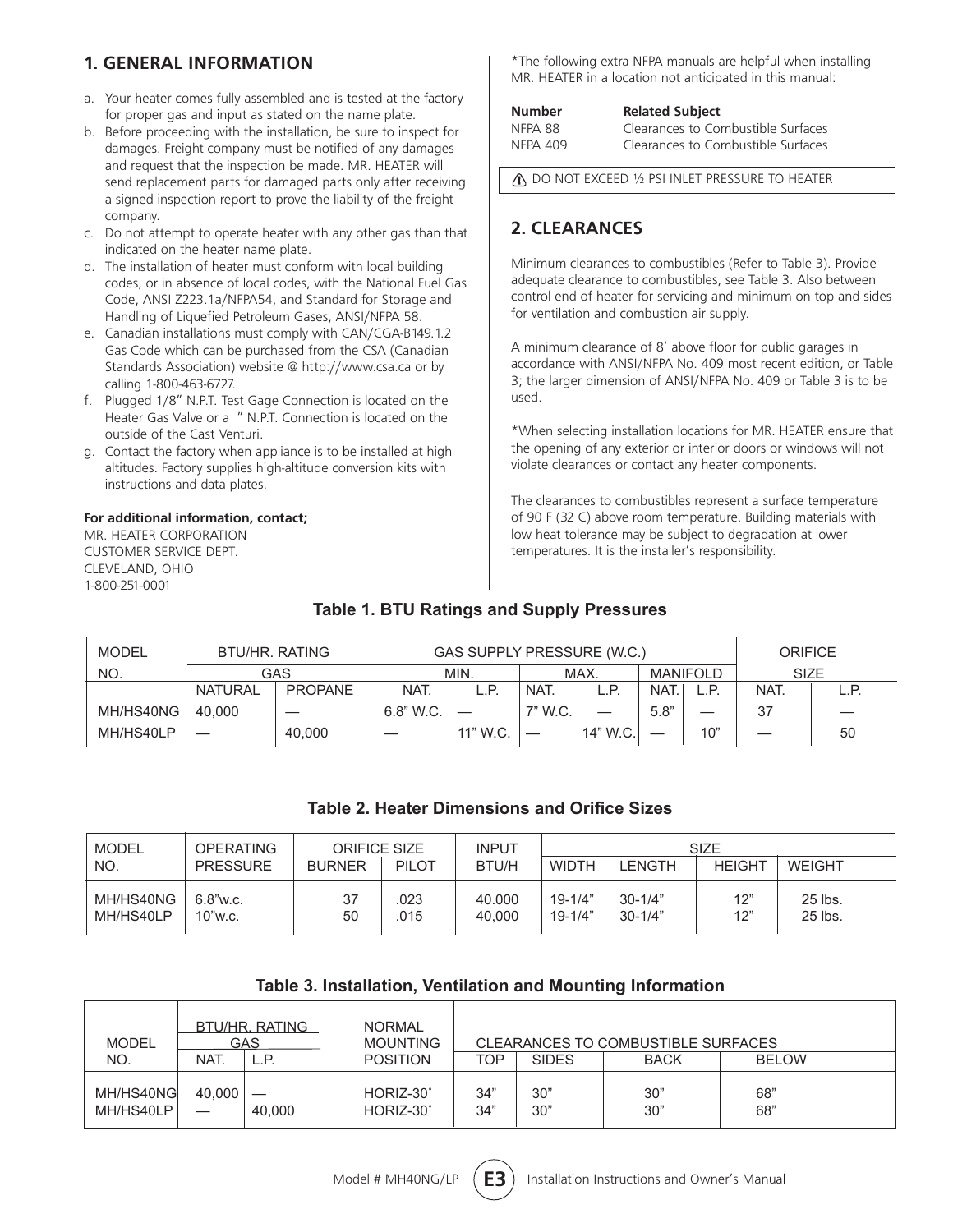#### **3. SUSPENSION**

Heater has four mounting holes, two on each end, for attaching rod, chain, or angle iron brackets and shall be safely and adequately fixed in position independent of gas and electric supply lines.

#### **4. GAS SUPPLY**

Provide adequate gas supply for rated input of each heater using American Standard Installation of gas piping and gas appliances in building. ANSI Z223.1a/NFPA 54 pamphlet, Table C-3 shows capacity of pipe of different diameters and lengths in cubic feet per hour natural gas with pressure drop of 0.3 inches, specific gravity of 0.60. For liquefied Petroleum Gas (LP) capacity refer to Figures 3. On threaded pipes use a pipe compound which is resistant to the action of all gases.

If gas lines are to be pressure tested with compressed air, disconnect each heater to prevent control damage and cap outlets. After reconnecting all heaters, purge gas lines of air and check all connections for leaks using soap solution. Liquid dishwashing detergent is an excellent leak detector.

#### **5. PIPING REQUIREMENTS**

All piping installed must comply with local codes and ordinances or with the National Fuel Gas Code, ANSI Z223.1 (NFPA 54), whichever takes precedence. When installing piping, the following requirements must be taken into consideration:

- Use new properly reamed black pipe free from chips.
- Apply a good quality pipe compound to all male threads prior to assembly. If L.P. gas is the fuel, ensure that pipe compound is resistant to L.P. gas. DO NOT USE TEFLON ™ tape.
- Prior to installation, apply pipe compound to all male threads as shown in Figure 1.

#### **USE MODERATE AMOUNT OF PIPE DOPE**



LEAVE FIRST 2 THREADS BARE

#### *Figure 1. Pipe Compound Application*

- Male threads on pipe to be installed into gas valve shall meet the requirements of Figure 2. Threads longer than those shown in the figure may cause gas valve distortion and malfunction.
- A sediment trap meeting the typical requirements of Figure 3 shall be installed in the line to the gas valve.
- A dedicated shutoff valve for the heater must be installed in



the gas supply line.

#### **NOTE:**

1. Only Use A Pipe Compound Which Is Resistant To Liquefied Gases On L.P. Installations.

2. Fittings Shown Are Not Included With Heater.



*Figure 3. Typical Piping Installation*

#### **6. GAS PRESSURE**

When a higher than the maximum recommended gas pressure is being maintained at the main gas line, a separate regulator must be installed ahead of the heater. Refer to Table 1 on page 3 for maximum allowable pressure for stated heater model and gas. See heater rating plate for minimum gas supply pressure "For the Purpose of Input Adjustment."

On a multiple heater installation in may be possible to use one large capacity regulator or an individual regulator for each heater. Nevertheless, it is recommended practice to make the entire pipe system a loop.

Contact your local representative or the factory for proper gas pressure reducing design stage.

#### **7. ELECTRICAL**

NEVER CONNECT POWERPILE GAS VALVE OR THERMOSTAT TO LINE VOLTAGE OR A TRANSFORMER.

#### **8. THERMOSTAT & LOCATION**

Make sure that the electrical characteristics of the thermostat match those of the heater controls. For best results thermostat should be positioned 5 ft. above floor where air can circulate freely around it. **DO NOT MOUNT directly to cold-side wall, in direct drafts, or directly beneath the infra-red heater.**

Ensure that the selected thermostat location meets all of the above requirements. Refer to the instructions that come with the thermostat for additional general information and mounting instructions.

If the wall is of stud and wallboard construction, then use the #6 by 1 inch sheet metal screws, included with the thermostat, and mount the thermostat in the selected location.

If wall is brick or masonry, the appropriate anchors must be obtained to accommodate the thermostat mounting screws. Use the back plate of the thermostat as a template to mark the hole location, drill appropriate size anchor holes, install the anchors and securely attach the thermostat using the mounting screws.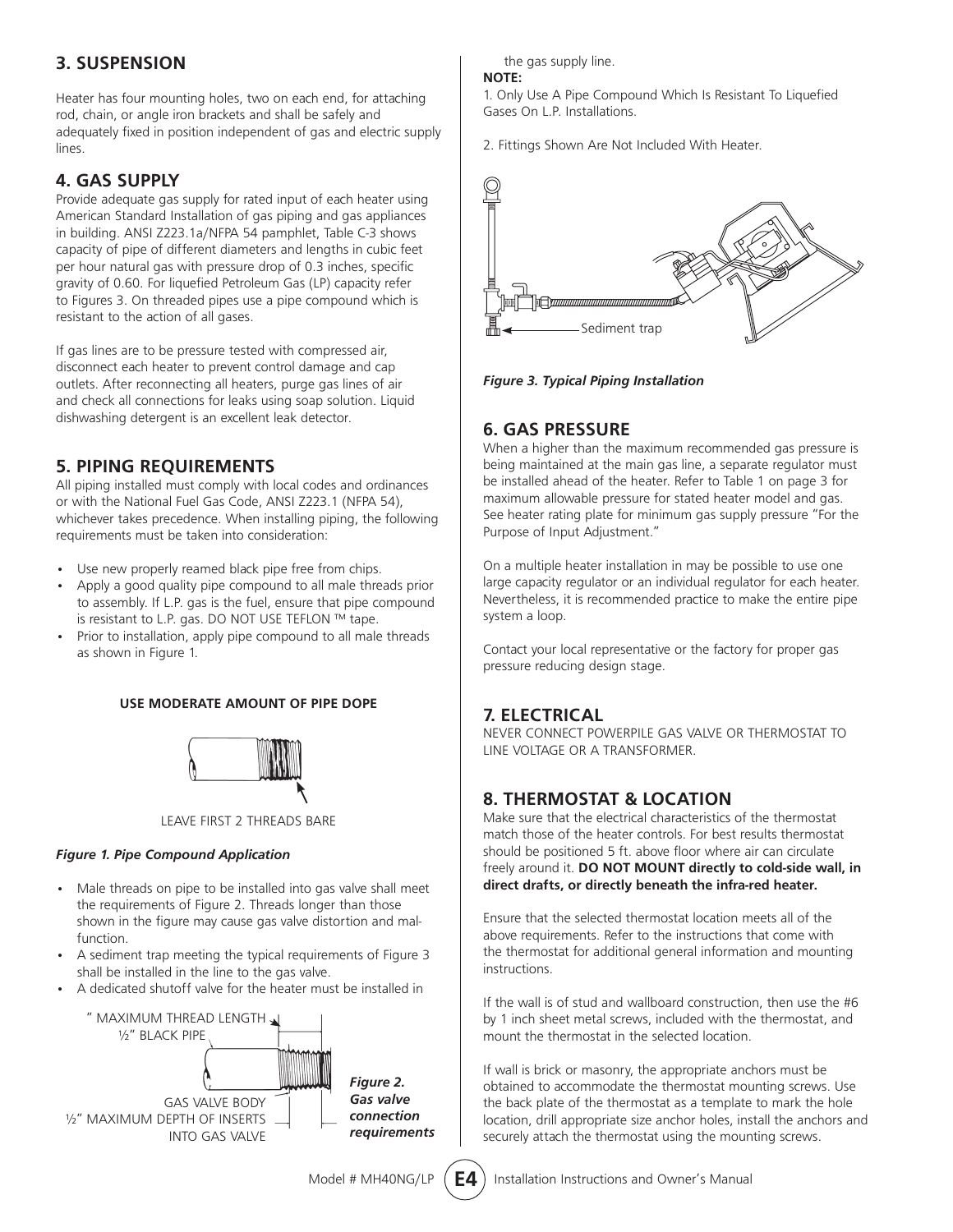Connect the thermostat wires to gas valve as shown in Figure 4.



THERMOSTAT *Figure 4 connection diagram*

#### **9. VENTILATION**

- a. The minimum intake and exhaust air openings shall provide for not less than 400 CFM for every 100,000 BTU input except that the infiltration area may be included in the intake area.
- b. Where natural (gravity) ventilation is provided for exhaust, the openings must be distributed above the heaters (preferably at the peak of the roof) and the areas of openings shall not be less than 300 square inches for every 100,000 BTU input.

#### **10. START-UP PROCEDURE**

OPEN THE GAS SUPPLY VALVE OR VALVES.



*Figure 5. Thermostate controls*

Set the thermostat to the OFF position. See Figure 5. If the manual gas control knob on the gas valve is not in the OFF position, partially depress the knob and rotate to the OFF position. See Figure 6.

Wait 5 minutes to allow gas that may have accumulated in the main burner to escape (especially important after installation).

Turn the manual gas control knob to the PILOT position.

Depress the manual gas control knob. Using a match, light the pilot light. See Figure 6. Hold the knob down for approximately 30 seconds to allow any air in gas lines to pass through pilot and, once the pilot is lit, allow the thermocouple to heat up enough to activate the safety valve in an open position.



Release manual gas control knob and turn to ON. Reset thermostat to desired temperature.

#### **NOTE:**

During the initial startup of MR. HEATER an odor and, perhaps, some vapor will come from the heater. This is the gasket binding material emitting this odor and/or vapor. After approximately 20 minutes this odor will disappear and not occur again.

#### **11. SHUTDOWN**

- 1. Turn thermostat to OFF.
- 2. Turn manual gas control knob on gas valve to PILOT position.
- 3. Partially depress knob and rotate to the OFF position.
- 4. Close gas supply valves.

#### **12. OPERATOR MAINTENANCE INSTRUCTIONS**

#### *1. TROUBLESHOOTING*

- a. Table 4 lists the common malfunctions which you may find during the operation or maintenance of your heater.
- b. For additional information refer to Honeywell Field Bulletin enclosed in the heater carton.
- c. In the event, results cannot be obtained after performing all listed solutions, call your Mr. Heater dealer, or the factory customer service department at 1-800-251-0001.

#### *2. ADJUSTING THE PILOT FLAME*

The pilot flame should envelope 3/8 to ½ in. (10 to 13mm) of the tip of the thermocouple or generator. To adjust the pilot flame,

PROPER FLAME ADJUSTMENT



*Figure 7. Proper flame adjustment*

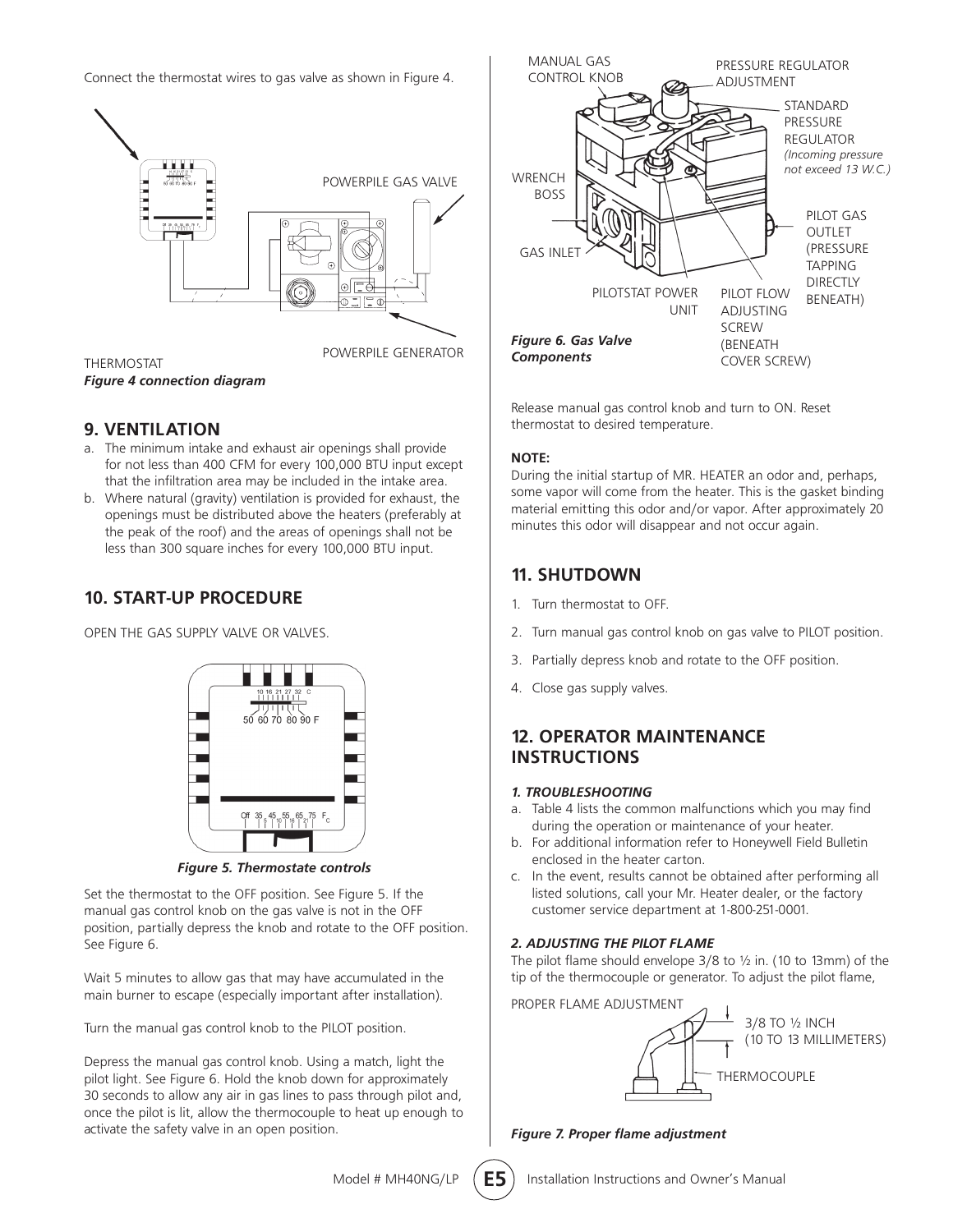refer to Figure 7.

- a. Remove pilot adjustment cover screw. Refer to Figure 8.
- b. Turn inner adjustment screw clockwise to decrease or counterclockwise to increase pilot flame.
- c. Always replace cover screw after adjustment and tighten firmly to ensure proper operation.



**Figure 8. Top view of standard capacity gas control.**

#### **13. REPLACING THE GAS VALVE UNIT**

- a. Remove the two gas valve unit wires at the gas control valve labeled "PP."
- b. Unscrew gas valve from gas piping.
- c. Reconnect gas valve and unit wires to terminals "PP." Be sure to leave thermostat wire on one terminal.

#### **14. FREQUENCY OF OPERATOR CHECKS**

#### **Intermittent Use**

Appliances that are used seasonally should be checked before shutdown and again before the next use.

Dusty, wet or corrosive environment. Since these environments can cause the gas control to deteriorate more rapidly, the system should be checked more often.

#### **The gas control should be replaced if:**

- a. It does not perform properly on checkout or troubleshooting.
- b. The gas control knob is hard to turn or push down, or it fails to pop back up when released.

#### **TABLE 4. TROUBLESHOOTING CHART**

Below in chart form are various symptoms of a malfunctioning system, possible defects that will cause there symptoms and suggested corrective measure. The chart assumes that the proper gas pressure is available to the heater and that the lighting procedure is as stated on the plate attached to the heater.

| <b>SYMPTOMS</b>                                                                               | <b>CAUSES</b>                                                                                                     | <b>SOLUTIONS</b>                                                                                            |
|-----------------------------------------------------------------------------------------------|-------------------------------------------------------------------------------------------------------------------|-------------------------------------------------------------------------------------------------------------|
| Burner light off very slow                                                                    | Partially blocked pilot orifice<br>Pilot out of adjustment                                                        | Re-adjust pilot<br>Replace                                                                                  |
| Burner light off very slowly<br>Color stays dull                                              | Partially blocked burner orifice                                                                                  | Replace                                                                                                     |
| Burner flashback<br>(roaring noise during operation<br>and ceramic grid surface will be dark) | Low gas pressure<br>Damaged burner                                                                                | Correct line pressure or call your gas<br>supplier<br>Replace                                               |
| Ceramic grid or burner sooting up<br>(when new or after cleaning)                             | First check for damaged<br>burner orifice<br>If burner orifice is not damaged<br>then check for damaged manifold. | Replace if damaged<br>Replace                                                                               |
| Pilot cannot be ignited                                                                       | Blocked pilot orifice<br>Gas cock not in position<br>Pilot gas flow adjustment screw may be closed                | Replace<br>Gas control knob must be turned to pilot<br>and held depressed<br>Open and adjust (see Figure 8) |
| Pilot lights but goes out                                                                     | Defective thermocouple<br>Defective control                                                                       | Replace<br>Replace                                                                                          |
| Pilot stays lit but main burner will not light                                                | Loose wire or improperly wired<br>Defective control<br>Blocked burner orifice                                     | Tighten connections, check wiring<br>diagram<br>Replace<br>Clean orifice or replace                         |
| Failure to ignite                                                                             | Main gas off<br>Air in gas line<br>Loose wire connections<br>Dirty wire connections                               | Open manual valves<br>Bleed gas line<br>Tighten wire connections<br>Clean terminals and secure terminals    |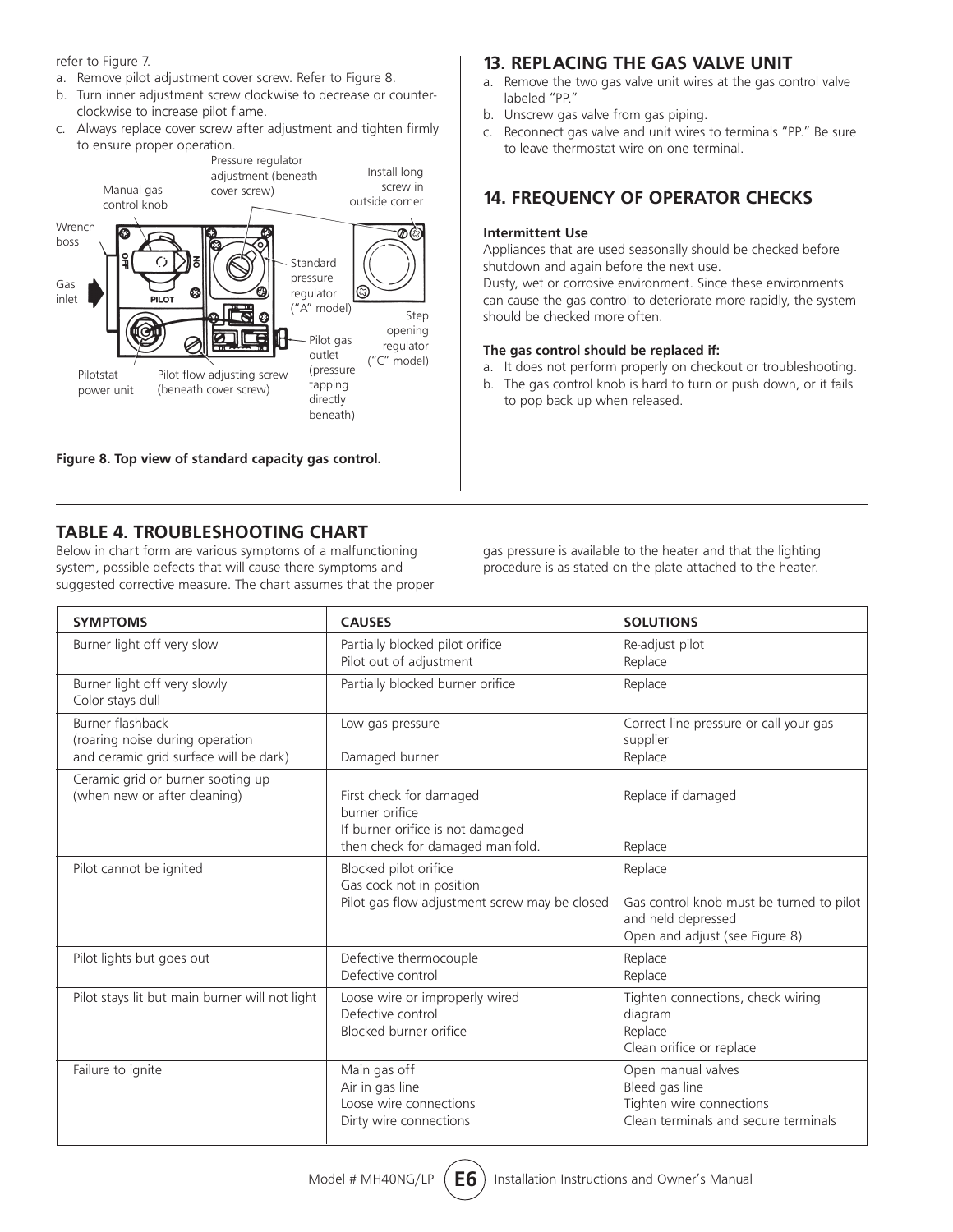# **MR. HEATER**<br>**E** MH40NG<br>RIMH40LP

MH40NG MH40LP



# **Operating Instructions and Owner's Manual**

# ,,,,,,,,,,,,,,,

### **WARNING:**

USE ONLY MANUFACTURER'S REPLACEMENT PARTS. USE OF ANY OTHER PARTS COULD CAUSE INJURY OR DEATH. REPLACEMENT PARTS ARE ONLY AVAILABLE DIRECT FROM THE FACTORY AND MUST BE INSTALLED BY A QUALIFIED SERVICE AGENCY.

### **PARTS ORDERING INFORMATION:**

**PURCHASING:** Accessories may be purchased at any Mr. Heater local dealer or direct from the factory

#### **FOR INFORMATION REGARDING SERVICE**

Please call Toll-Free 800-251-0001 www.mrheater.com

Our Offie hours arE 8:00 AM - 5:00 PM, EST, Monday and Friday

Please include the model number, date of purchase, and description of problem

in all communication.

#### **LIMITED WARRANTY**

Enerco Group, Inc. warrants its heaters and accessories to be free from defects in material and workmanship for a period of 1 year from date of purchase. Enerco Group, Inc. will repair or replace this product free of charge if it has been proven to be defective within the 1-year period, and is returned at customer expense with proof of purchase to Enerco Group, Inc. within the warranty period.

Enerco Group, Inc. reserves the right to make changes at any time, without notice or obligation, in colors, specifications, accessories, materials and models.

PRODUCT REGISTRATION: Thank you for your purchase. Please log in to http://www.egiregistration.com to register your product.

ENERCO GROUP, INC., 4560 W. 160TH ST., CLEVELAND, OHIO 44135 • 800-251-0001 Mr. Heater and Portable Buddy are registered trademarks of enerco Group, Inc. © 2015, enerco/Mr. Heater. All rights reserved

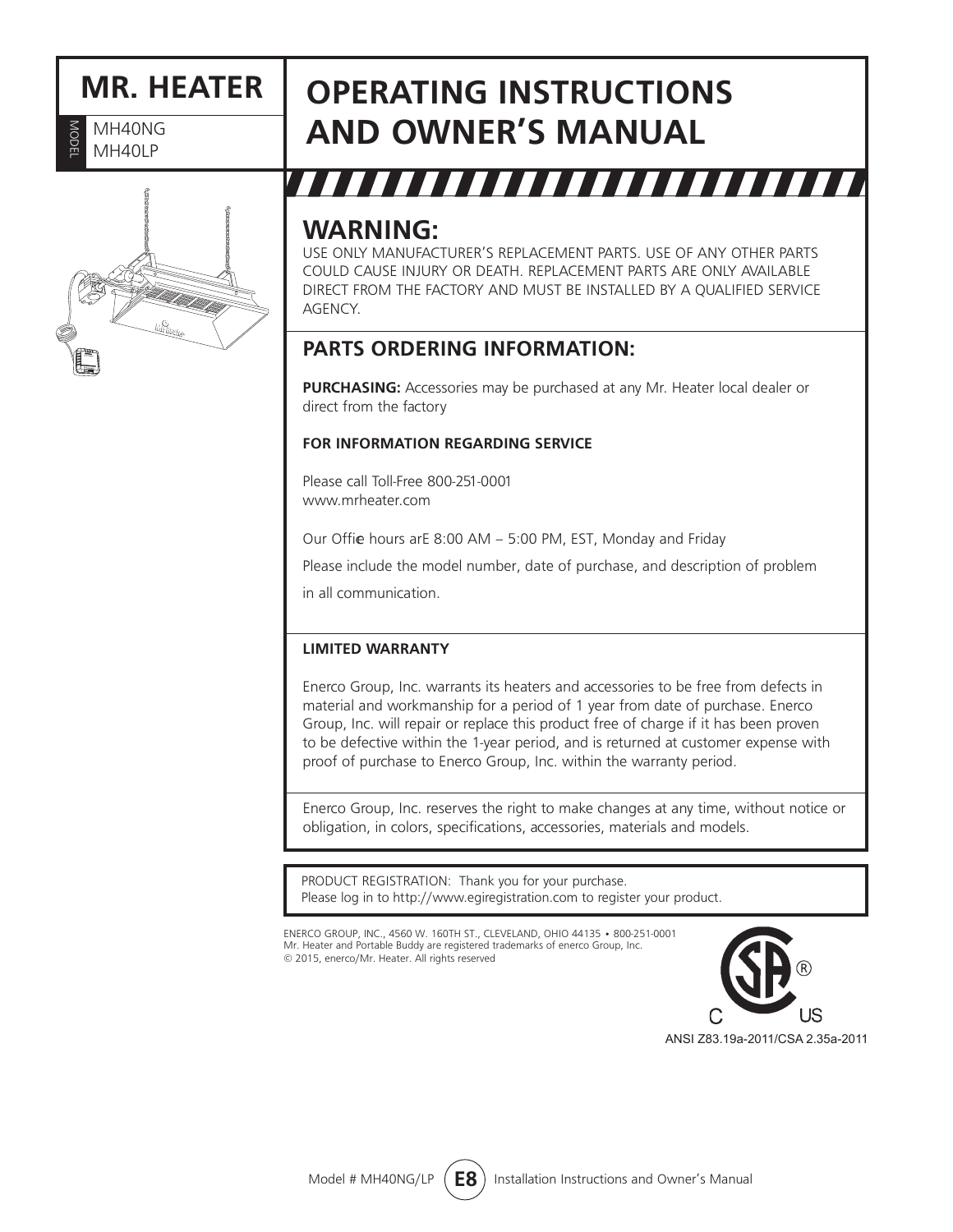# **INSTRUCCIONES DE USO Y MANUAL DEL USUARIO**

**LEA CUIDADOSAMENTE LAS INSTRUCCIONES:** lea y siga todas las instrucciones. Conserve estas instrucciones en un lugar seguro para futura referencia. No permita que nadie que no haya leído estas instrucciones arme, encienda, ajuste o use el calentador.<br>Arme, encienda, ajuste o use el calentador.

**MR. HEATER** 

MH40LP MODELO

#### **CALENTADOR INFRARROJO A GAS PARA TALLERES**



**Si no se siguen al pie de la letra las instrucciones de este manual, podría ADVERTENCIA: producirse un incendio o una explosión que provocaría daños materiales, lesiones o muertes.**

- No almacene ni utilice gasolina ni ningún otro vapor ni líquido inflamable cerca de este ni de ningún otro artefacto.
- — QUÉ HACER SI DETECTA OLOR A GAS
	- Cierre el suministro de gas.
	- No intente encender el artefacto.
	- No toque ningún interruptor eléctrico; no use el teléfono dentro del edificio.
	- Llame inmediatamente al proveedor de gas desde el teléfono de un vecino. Siga las instrucciones del proveedor de gas
	- Si no puede comunicarse con el proveedor de gas, llame al departamento de bomberos.
- $-$  La instalación y las reparaciones deben ser realizadas por un instalador, una agencia de reparación o un proveedor de gas calificados.

Este calentador portátil a gas no tiene una fuente propia de ventilación. Utiliza el aire (oxígeno) del área en la cual se emplea. Debe suministrarse el aire necesario para la ventilación y la combustión. Consulte la página 5.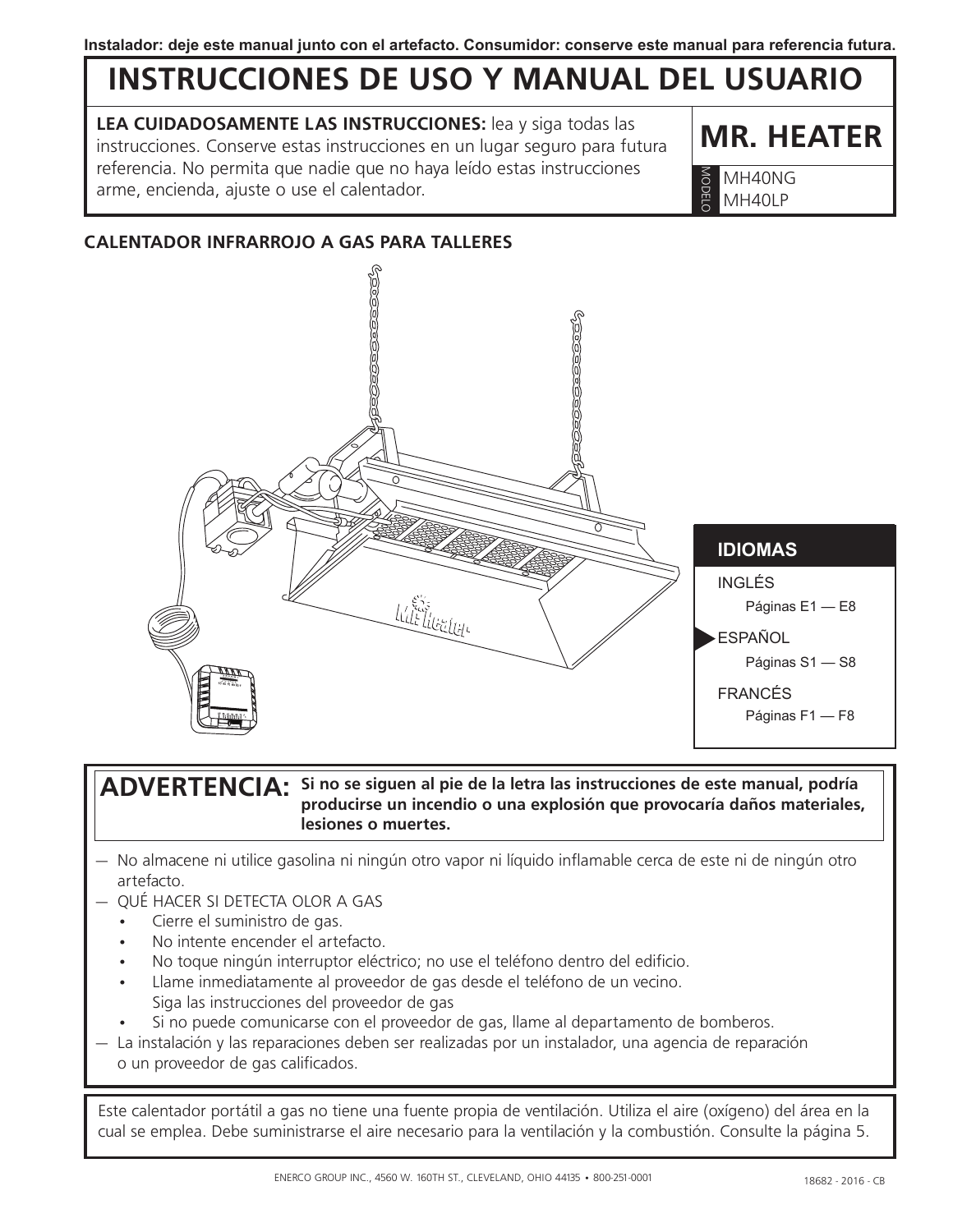# **ADVERTENCIA:**

 La instalación, el ajuste, la alteración, las reparaciones o el mantenimiento inadecuados pueden provocar daños materiales, lesiones o muertes. Lea cuidadosamente las instrucciones de instalación, uso y mantenimiento antes de instalar o reparar este equipo. Para obtener asistencia o información adicional, consulte con un instalador, una agencia de reparación o un proveedor de gas calificados.

# **ADVERTENCIA:**

 Cuando se utiliza sin aire fresco, es posible que el calentador despida MONÓXIDO DE CARBONO, un gas venenoso inodoro. ABRA LA VENTANA UNA O DOS PULGADAS PARA QUE CORRA AIRE FRESCO CUANDO UTILICE EL CALENTADOR.

### **ADVERTENCIA:**

 Este calentador está equipado con un SISTEMA DE SEGURIDAD DE ENCENDIDO DEL PILOTO. NO MODIFIQUE EL SISTEMA DE SEGURIDAD DE ENCENDIDO DEL PILOTO.

# **ADVERTENCIA:**

 Si el calentador se apaga, no vuelva a encenderlo sin antes dejar correr aire fresco. Si el calentador sigue apagándose, hágalo reparar. Mantenga el quemador y el control limpios. Abra la puerta durante 5 minutos.

Mantenga distancia, como se muestra en la Figura 2 o en la placa del calentador.

- NO UTILICE FÓSFOROS NI NINGUNA OTRA LLAMA PARA VERIFICAR LAS FUGAS.
- NO EXCEDA LOS 3,44 kPa (1/2 PSI) DE PRESIÓN DE ENTRADA AL CALENTADOR.

### **PELIGRO:**

La intoxicación con monóxido de carbono puede llevar a la muerte.

,,,,,,,,,,,,

# **Intoxicación con monóxido de carbono:**

Los primeros síntomas de la intoxicación con monóxido de carbono son gripe y dolor de cabeza, mareos o náuseas. Si presenta alguno de estos síntomas, puede ser que el calentador no esté funcionando correctamente. Tome aire fresco de inmediato. Llame al personal calificado para que le realice el servicio de mantenimiento al calentador. Algunas personas se ven más afectadas por el monóxido de carbono que otras. Esto incluye mujeres embarazadas, personas con problemas cardíacos o pulmonares, personas con anemia, personas que están bajo la influencia del alcohol y aquellas que se encuentran en altitudes elevadas.

# **CUIDADO:**

,,,,,,,,,,,,,,,,,,,,,,,,,,,,

- Nunca conecte la válvula de gas o el termostato a un voltaje de línea o a un transformador.
- Si el color infrarrojo de la rejilla se empalidece cuando el calentador del edificio está funcionando, consulte con el proveedor de gas sobre el tamaño correcto de la tubería de suministro de gas.
- Este calentador es apto solo para una instalación en interiores.

#### **IMPORTANTE**

El material de las juntas utilizado en el armado de este calentador emitirá, momentáneamente, un olor o vapor. Esto se revertirá en aproximadamente 20 minutos y luego no volverá a suceder. Consulte el Capítulo 9 para obtener información sobre la ventilación.

#### **EL ESTADO DE CALIFORNIA EXIGE LA SIGUIENTE ADVERTENCIA:**

# **ADVERTENCIA:**

Una de las sustancias que se desprende en la combustión al usar este equipo es el monóxido de carbono, un compuesto químico que de acuerdo con el estado de California produce cáncer y defectos de nacimiento (u otros daños reproductivos).

# **ÍNDICE**

| 12. INSTRUCCIONES DE MANTENIMIENTO                  |  |
|-----------------------------------------------------|--|
| 13 REEMPLAZO DE LA UNIDAD DE LA VÁIVULA DE GAS S7   |  |
| 14 FRECUENCIA DE LAS VERIFICACIONES DEL OPERADOR 57 |  |
| I ISTA DE REPUESTOS MH40 ST                         |  |
|                                                     |  |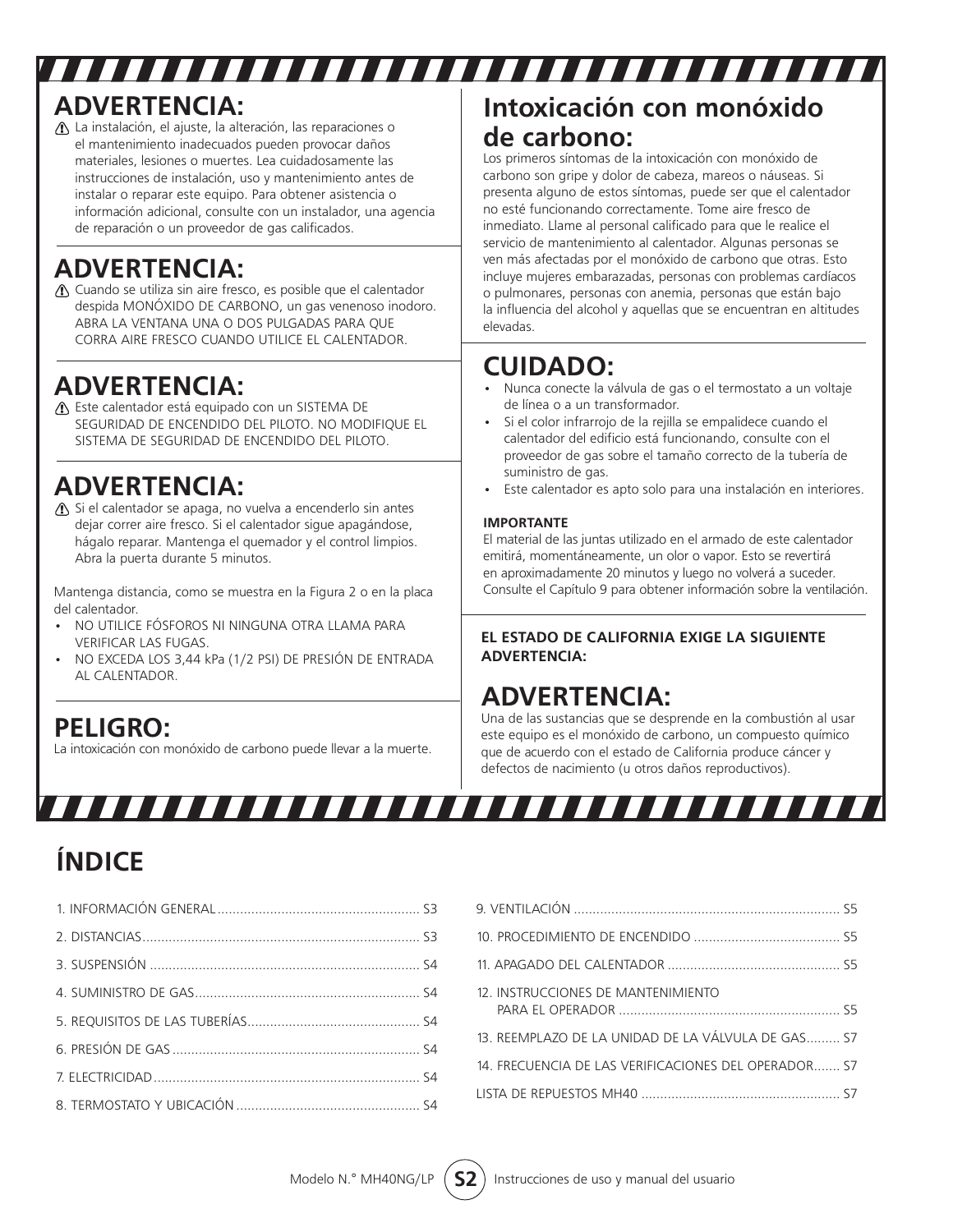#### **1. INFORMACIÓN GENERAL**

- a. El calefactor viene completamente armado y se lo prueba en la fábrica para verificar que el gas y la entrada indicados en la placa sean correctos.
- b. Antes de seguir con la instalación, verifique que la unidad no esté dañada. Debe notificar a la compañía de transporte acerca de cualquier daño y solicitar que inspeccionen la unidad. MR. HEATER enviará repuestos para las partes dañadas solamente después de recibir un informe de inspección firmado para demostrar la responsabilidad de la compañía de transporte.
- c. No intente usar el calentador con ningún otro gas que no sea el que se indica en la placa del calentador.
- d. La instalación del calentador debe cumplir con los códigos de fabricación locales, o en ausencia de dichos códigos, con el Reglamento nacional de combustible gaseoso, ANSI Z223.1a/NFPA54, y con las Normas para el almacenamiento y manipulación de gases licuados del petróleo, ANSI/NFPA 58.
- e. Las instalaciones en Canadá deben cumplir con el Código de gas CAN/CGA-B149.1.2 que se puede adquirir en el sitio web de la Asociación Canadiense de Normas (Canadian Standards Association, CSA) en http://www.csa.ca o llamando al 1-800-463-6727.
- f. La conexión de medición de prueba conectada de 0,32 cm (1/8 pulgadas) N.P.T. está ubicada en la válvula de gas del calentador o una conexión de 0,63 cm (¼ pulgadas) N.P.T. está ubicada en la parte exterior del Cast Venturi.
- g. Póngase en contacto con el fabricante cuando el artefacto deba instalarse en altitudes elevadas. El fabricante proporciona juegos de conversión para altitudes elevadas con instrucciones y placas con información.

#### **Para mayor información, comuníquese con:**

MR. HEATER CORPORATION DEPARTAMENTO DE SERVICIO AL CLIENTE CLEVELAND, OHIO • 1-800-251-0001

\*Los siguientes manuales adicionales de la NFPA son útiles cuando se debe instalar un MR. HEATER en un lugar no previsto en este manual:

| Número   | Tema relacionado                      |
|----------|---------------------------------------|
| NFPA 88  | Distancias a superficies combustibles |
| NFPA 409 | Distancias a superficies combustibles |

NO EXCEDA LOS 3,44 kPa (½ PSI) DE PRESIÓN DE ENTRADA A LAS DISTANCIAS

#### **2. DEL CALENTADOR**

Distancias mínimas a combustibles (consulte la Tabla 3). Proporcione distancias adecuadas a los combustibles (vea la Tabla 3) y también entre el extremo de control del calentador para su mantenimiento y el mínimo en la parte superior y a los costados para que haya ventilación y suministro de aire de combustión.

Una distancia mínima de 2,5 m (8 pies) por encima del suelo en garajes públicos de acuerdo con la edición más reciente de ANSI/ NFPA N.° 409, o con la Tabla 3. Se debe utilizar la dimensión más grande de ANSI/NFPA N.° 409 o de la Tabla 3.

\*Cuando seleccione los lugares donde instalará MR. HEATER, asegúrese de que la apertura de las puertas o ventanas exteriores o interiores no afecte las distancias ni toque ningún componente del calentador.

Las separaciones a los combustibles representan una temperatura superficial de 90 F (32 C) por encima de la temperatura ambiente. Materiales de construcción con la tolerancia al calor bajo puede estar sujeto a la degradación a temperaturas más bajas. Es responsabilidad del instalador.

#### **Tabla 1. Especificaciones de BTU y presiones del suministro**

| $N.$ ° DE     |                | INDICE EN BTU/HR. | PRESIÓN DEL SUMINISTRO DE GAS (W.C.) |                   |                              |                     |                   |                  | <b>TAMAÑO</b>       |      |
|---------------|----------------|-------------------|--------------------------------------|-------------------|------------------------------|---------------------|-------------------|------------------|---------------------|------|
| <b>MODELO</b> | <b>GAS</b>     |                   | MÍN.                                 |                   | MÁX.                         |                     | <b>COLECTOR</b>   |                  | <b>DEL ORIFICIO</b> |      |
|               | <b>NATURAL</b> | <b>PROPANO</b>    | NAT.                                 | L.P.              | <b>NAT</b>                   | L.P.                | NAT.              | L.P.             | NAT.                | L.P. |
| MH/HS40NG     | 40.000         |                   | 17.3 cm<br>6.8" W.C.                 |                   | $18 \text{ cm}$<br>7.0" W.C. |                     | 14.7 cm<br>(5.8") |                  | 37                  |      |
| MH/HS40LP     |                | 40.000            |                                      | 28 cm<br>11" W.C. |                              | 35,6 cm<br>14" W.C. |                   | 25.4 cm<br>(10") |                     | 50   |

#### **Tabla 2. Dimensiones del calentador y tamaño de los orificios**

| l N.º DE    | PRESIÓN DE            | TAMAÑO DE ORIFICIO |               | <b>BTU/HRDE</b> | TAMAÑO               |                        |                  |                        |
|-------------|-----------------------|--------------------|---------------|-----------------|----------------------|------------------------|------------------|------------------------|
| l MODELO    | <b>FUNCIONAMIENTO</b> | <b>QUEMADOR</b>    | <b>PILOTO</b> | <b>ENTRADA</b>  | <b>ANCHO</b>         | LONGITUD               | <b>ALTURA</b>    | <b>PESO</b>            |
| l MH/HS40NG | 6.8" w.c.             | 37                 | 0.023         | 40.000          | 49 cm<br>$(19-1/4")$ | 76.8 cm<br>$(30-1/4")$ | 30.5 cm<br>(12") | 11,3 kg<br>$(25$ lbs.) |
| MH/HS40LP   | $10"$ w.c.            | 50                 | 0.015         | 40,000          | 49 cm<br>$(19-1/4")$ | 76,8 cm<br>$(30-1/4")$ | 30.5 cm<br>(12") | 11,3 kg<br>$(25$ lbs.) |

#### **Tabla 3. Información sobre instalación, ventilación y montaje**

|               | INDICE EN BTU/HR. |        | <b>POSICIÓN</b>                   |                |                                       |                |                        |
|---------------|-------------------|--------|-----------------------------------|----------------|---------------------------------------|----------------|------------------------|
| $N.$ ° DE     | GAS               |        | NORMAL DE                         |                | DISTANCIAS A SUPERFICIES COMBUSTIBLES |                |                        |
| <b>MODELO</b> | <b>NATURAL</b>    | L.P.   | <b>MONTAJE</b>                    | <b>ARRIBA</b>  | <b>LADOS</b>                          | <b>ATRÁS</b>   | <b>ABAJO</b>           |
| MH/<br>HS40NG | 40.000            |        | $30^\circ$<br>HORIZONTAL          | 86,36 cm (34") | 76,20 cm (30")                        | 76,20 cm (30") | $1,72 \text{ m} (68")$ |
| MH/<br>HS40LP |                   | 40.000 | $30^{\circ}$<br><b>HORIZONTAL</b> | 86,36 cm (34") | 76,20 cm (30")                        | 76,20 cm (30") | $1,72 \text{ m} (68")$ |

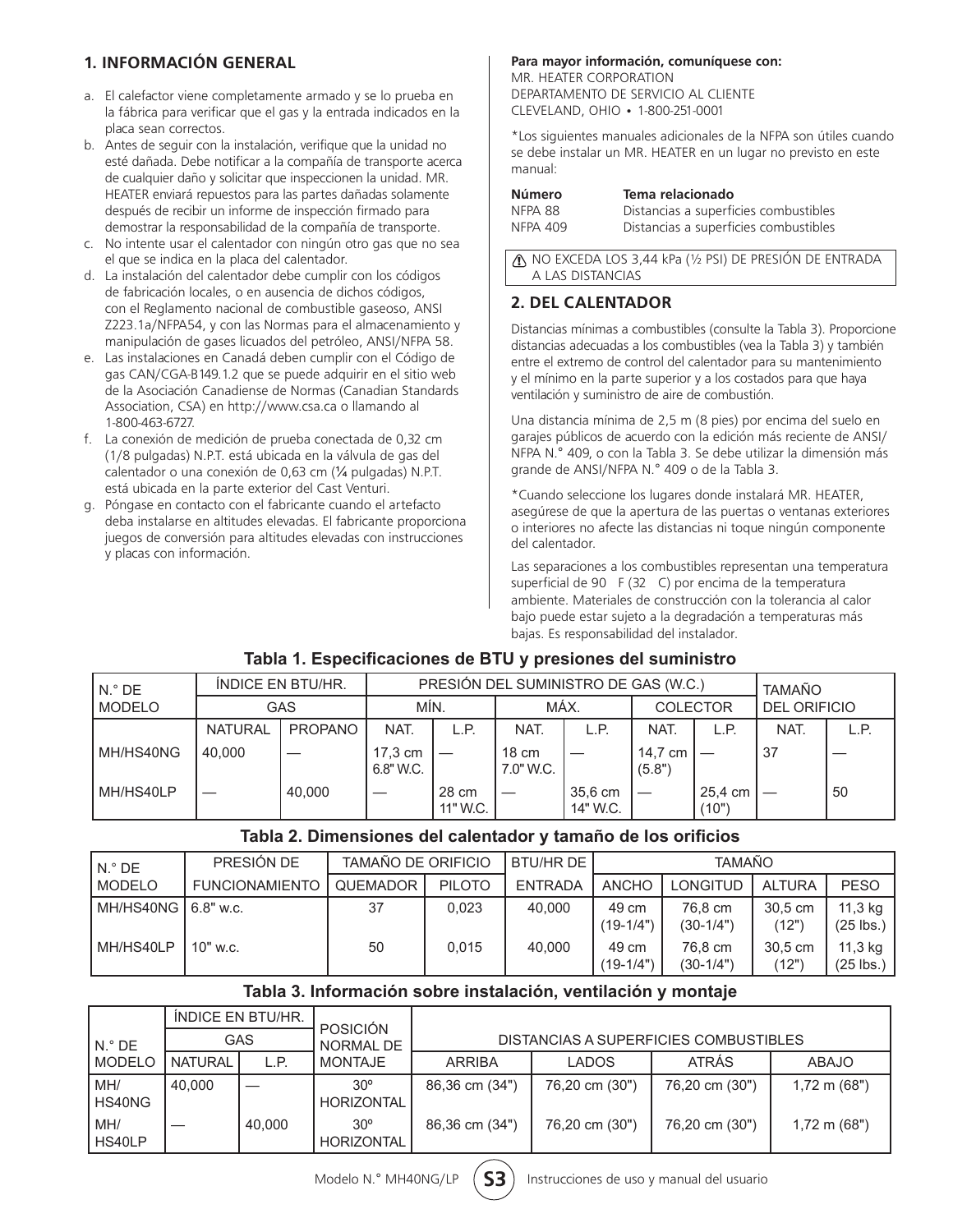#### **3. SUSPENSIÓN**

El calentador tiene cuatro orificios de montaje, dos en cada extremo, para sujetar la varilla, la cadena, o los soportes angulares de hierro y se debe fijar de manera segura y adecuada independientemente de las tuberías de suministro eléctrico y de gas.

#### **4. SUMINISTRO DE GAS**

Proporcione el suministro de gas adecuado para la entrada especificada de cada calentador mediante la instalación estándar americana de tuberías de gas y artefactos a gas en edificios. Panfleto del ANSI Z223.1a/NFPA 54, la Tabla C-3 muestra la capacidad de las tuberías de gas natural de diferentes diámetros y longitudes en pies cúbicos por hora con una caída de presión de 0,76 cm (0,3 pulgadas), una gravedad específica de 0,60. Para obtener información sobre la capacidad del gas licuado del petróleo (liquefied Petroleum, LP), consulte la Figura 3. En las tuberías roscadas, utilice un compuesto para tuberías resistente a la acción de todos los gases.

Si las tuberías de gas se van a probar bajo presión con aire comprimido, desconecte todos los calentadores para evitar que se dañe el control y que se salgan las tapas. Después de volver a conectar todos los calentadores, purgue las tuberías de gas de aire y verifique todas las conexiones con una solución de jabón para asegurarse de que no haya fugas. El detergente líquido para lavar los platos es un excelente detector de fugas.

#### **5. REQUISITOS DE LAS TUBERÍAS**

Todas las tuberías instaladas deben cumplir con los códigos y las ordenanzas locales o con el Reglamento nacional de combustible gaseoso, ANSI Z223.1 (NFPA 54), el que tenga prioridad. Cuando instale la tubería, debe tener en cuenta los siguientes requisitos:

- Utilice la nueva tubería negra adecuadamente escariada sin virutas.
- Coloque un compuesto para tuberías de buena calidad en todas las roscas macho antes del armado. Si el gas L.P. es el combustible, asegúrese de que el compuesto para tuberías sea resistente al gas L.P. NO UTILICE cinta TEFLON ™.
- Antes de la instalación, coloque compuestos para tuberías en todas las roscas macho, como se muestra en la Figura 1.

#### **UTILICE UNA CANTIDAD MODERADA DE PEGAMENTO PARA TUBERÍAS**



DEJE LAS 2 PRIMERAS ROSCAS SIN PEGAMENTO

#### *Figura 1. Colocación de compuestos para tuberías*

- Las roscas macho de la tubería que se instalarán en la válvula de gas deben cumplir con los requisitos de la Figura 2. Las roscas más largas que las que se muestran en la figura podrían hacer que la válvula de gas se deforme y funcione mal.
- Se debe instalar un separador de sedimentos que cumpla con los requisitos típicos de la Figura 3 en la tubería a la válvula de gas.



• Se debe instalar una válvula de cierre exclusiva para el calentador en la tubería de suministro de gas.

#### **IMPORTANTE:**

1. Utilice solo un compuesto para tuberías que sea resistente a los gases licuados en las instalaciones de L.P.

2. Los acoples que se muestran no están incluidos en el calentador.



*Figura 3. Instalación típica de las tuberías*

#### **6. PRESIÓN DE GAS**

Cuando se mantiene una presión de gas más alta que la máxima recomendada en la tubería principal de gas, se debe instalar otro regulador antes que el calentador. Consulte la Tabla 1 en la página 3 para obtener información sobre la presión máxima permitida para el gas y el modelo de calentador indicado. Consulte la placa de especificaciones del calentador para obtener información sobre la presión mínima del suministro de gas "para ajustar la entrada".

Para una instalación de varios calentadores, es posible utilizar un regulador de gran capacidad o un regulador individual para cada calentador. Sin embargo, se recomienda hacer de todo el sistema de tuberías un circuito.

Póngase en contacto con su representante local o con el fabricante para obtener información sobre la fase de diseño de reducción de la presión de gas adecuada.

#### **7. ELECTRICIDAD**

NUNCA CONECTE LA VÁLVULA DE GAS POWERPILE O EL TERMOSTATO A UN VOLTAJE DE LÍNEA O A UN TRANSFORMADOR.

#### **8. TERMOSTATO Y UBICACIÓN**

Asegúrese de que las características eléctricas del termostato coincidan con las de los controles del calentador. Para obtener mejores resultados, coloque el termostato a 1,5 m (5 pies) por encima del piso donde el aire pueda circular libremente alrededor de él. **NO LO INSTALE directamente en una pared lateral fría, en lugares donde haya corrientes de aire directas, ni directamente debajo del calentador infrarrojo.**

Asegúrese de que la ubicación elegida para el termostato cumpla con todos los requisitos mencionados anteriormente. Consulte las instrucciones que vienen con el termostato para obtener más información general y las instrucciones de montaje.

Si la pared está hecha de vigas y paneles de yeso, utilice los tornillos de chapa metálica N.° 6 de 2,5 cm (1 pulgada), incluidos con el termostato, e instale el termostato en la ubicación elegida.

Si la pared está hecha de ladrillo o mampostería, se deben conseguir los anclajes adecuados para adaptar los tornillos de montaje del termostato. Utilice la placa posterior del termostato como plantilla para marcar la ubicación del orificio, perfore los orificios de anclaje del tamaño adecuado, instale los anclajes y sujete firmemente el termostato con los tornillos de montaje.

Modelo N.º MH40NG/LP (S4) Instrucciones de uso y manual del usuario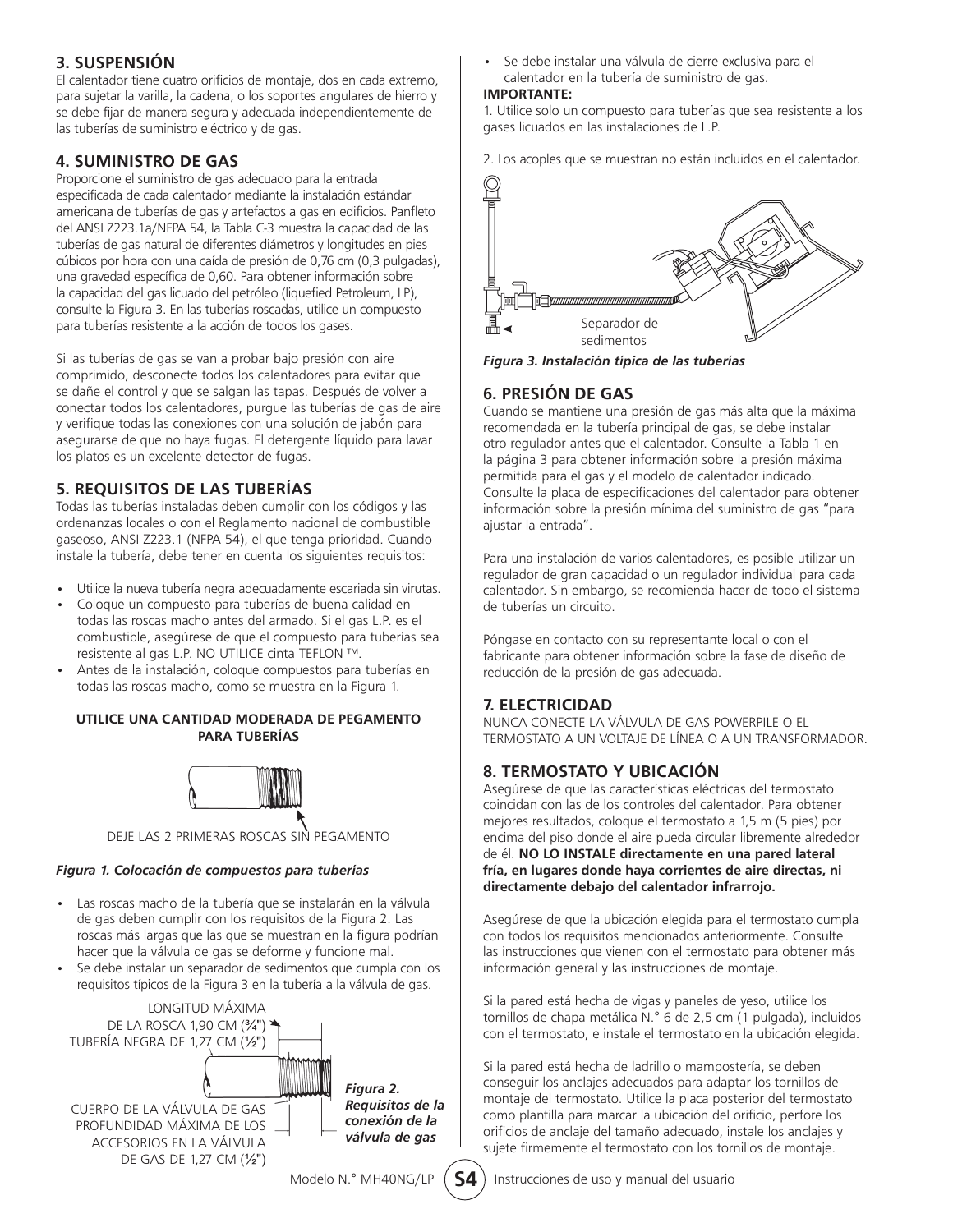Conecte los cables del termostato a la válvula de gas, como se muestra en la Figura 4.



*Figura 4: diagrama de conexión*

#### **9. VENTILACIÓN**

- a. Las aberturas mínimas de aire de entrada y salida deben proporcionar no menos de 679,6 m<sup>3</sup>/h (400 CFM) por cada entrada de 100.000 BTU excepto que el área de infiltración se incluya en el área de admisión.
- b. Cuando se proporciona ventilación natural (por gravedad) a la salida, las aberturas se deben distribuir por encima de los calentadores (preferentemente en la parte más alta del techo) y las áreas de las aberturas no deben tener menos de 0,19 metros cuadrados (300 pulgadas cuadradas) por cada entrada de 100.000 BTU.

#### **10. PROCEDIMIENTO DE ENCENDIDO**

ABRA LA(S) VÁLVULA(S) DE SUMINISTRO DE GAS.



*Figura 5. Controles del termostato*

Coloque el termostato en la posición APAGADO (OFF). Vea la figura 5. Si la perilla manual de control de gas de la válvula de gas no se encuentra en la posición APAGADO, presione levemente la perilla y gírela hacia la posición APAGADO. Vea la figura 6.

Espere 5 minutos para permitir que salga el gas que se pudo haber acumulado en el quemador principal (especialmente importante después de la instalación).

Gire la perilla manual de control de gas hasta la posición PILOTO.

Presione la perilla manual de control de gas. Con un fósforo, encienda el piloto. Vea la figura 6. Mantenga la perilla presionada durante aproximadamente 30 segundos para permitir que el aire que se encuentra en las tuberías de gas pase por el piloto y, una vez que el piloto esté encendido, permita que la termocupla se caliente lo suficiente como para activar la válvula de seguridad en una posición abierta.



Suelte la perilla manual de control de gas y gírela hasta la posición ENCENDIDO (ON). Configure nuevamente el termostato a la temperatura deseada.

#### **IMPORTANTE:**

Durante el encendido inicial de MR. HEATER, saldrá un olor y, quizá, un poco de vapor del calentador. Es el material de las juntas el que emite este olor o vapor. Después de aproximadamente 20 minutos el olor desaparecerá y esto no volverá a suceder.

#### **11. APAGADO**

- 1. APAGUE el termostato.
- 2. Gire la perilla manual de control de gas en la válvula de gas hasta la posición PILOTO.
- 3. Presione levemente la perilla y gírela hasta la posición APAGADO.
- 4. Cierre las válvulas de suministro de gas.

#### **12. INSTRUCCIONES DE MANTENIMIENTO PARA EL OPERADOR**

#### *1. RESOLUCIÓN DE PROBLEMAS*

- a. La Tabla 4 contiene una lista de las fallas más comunes que puede encontrar durante el funcionamiento o mantenimiento del calentador.
- b. Para obtener más información consulte el Boletín de campo de Honeywell adjunto en la caja del calentador.
- c. En el caso de que no obtenga resultados después de llevar a cabo todas las soluciones de la lista, comuníquese con el distribuidor de Mr. Heater, o con el departamento de servicio al cliente de la fábrica al 1-800-251-0001.

#### *2. AJUSTE DE LA LLAMA DEL PILOTO*

La llama del piloto debe cubrir entre 10 y 13 mm (3/8 y ½ pulgadas) de la punta de la termocupla o del generador. Para ajustar la llama del piloto, consulte la Figura 7.



*Figura 7. Ajuste adecuado de la llama*

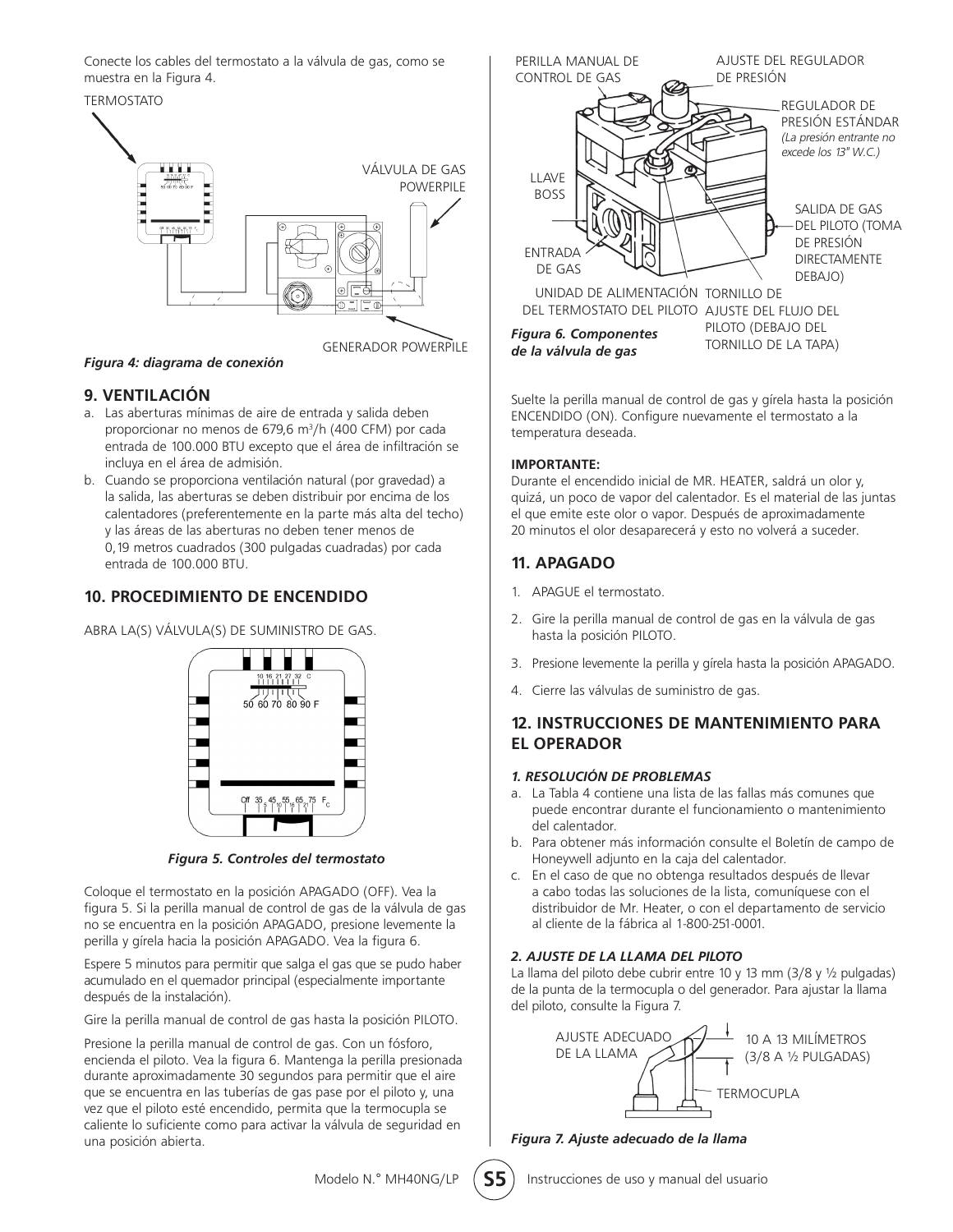- a. Retire el tornillo de la tapa de ajuste del piloto. Consulte la Figura 8.
- b. Gire el tornillo de ajuste interno hacia la derecha para disminuir la llama del piloto, o hacia la izquierda para aumentarla.
- c. Siempre reemplace el tornillo de la tapa después del ajuste y sujételo firmemente para garantizar un funcionamiento adecuado.





#### **TABLA 4. CUADRO DE RESOLUCIÓN DE PROBLEMAS**

A continuación, en forma de cuadro, se encuentran varios síntomas de un sistema con fallas, los posibles defectos que causan estos síntomas y la medida correctiva sugerida. En el

#### **13. REEMPLAZO DE LA UNIDAD DE LA VÁLVULA DE GAS**

- a. Quite los dos cables de la unidad de la válvula de gas en la válvula de control de gas con la etiqueta "PP".
- b. Desenrosque la válvula de gas de la tubería de gas.
- c. Vuelva a conectar la válvula de gas y los cables de la unidad a los terminales "PP". Asegúrese de dejar el cable del termostato en un terminal.

#### **14. FRECUENCIA DE LAS VERIFICACIONES DEL OPERADOR**

#### **Uso intermitente**

Los artefactos que se utilizan temporalmente se deben verificar antes del apagado y nuevamente antes del próximo uso. Ambiente con polvo, húmedo o corrosivo. Debido a que estos ambientes pueden hacer que el control de gas se deteriore más rápidamente, el sistema se debe verificar con más frecuencia.

#### **El control de gas se debe reemplazar si:**

- a. No funciona correctamente en la verificación o resolución de problemas.
- b. La perilla de control de gas no se puede girar o presionar con facilidad, o no salta cuando se suelta.

cuadro se asume que la presión de gas adecuada está disponible para el calentador y que el procedimiento de encendido es el que se menciona en la placa del calentador.

| <b>SÍNTOMAS</b>                                                                                                                          | <b>CAUSAS</b>                                                                                                                                                             | <b>SOLUCIONES</b>                                                                                                                |
|------------------------------------------------------------------------------------------------------------------------------------------|---------------------------------------------------------------------------------------------------------------------------------------------------------------------------|----------------------------------------------------------------------------------------------------------------------------------|
| El quemador se apaga muy lentamente                                                                                                      | Orificio del piloto parcialmente bloqueado<br>Piloto fuera del ajuste                                                                                                     | Volver a ajustar el piloto<br>Reemplazar                                                                                         |
| El quemador se apaga muy lentamente<br>El color queda pálido                                                                             | Orificio del quemador parcialmente<br>bloqueado                                                                                                                           | Reemplazar                                                                                                                       |
| El quemador retrocede<br>(hay un ruido crepitante durante el<br>funcionamiento y la superficie de la rejilla<br>de cerámica se oscurece) | Baja presión de gas<br>Ouemador dañado                                                                                                                                    | Corregir la presión de línea o comunicarse<br>con el proveedor<br>Reemplazar                                                     |
| La rejilla de cerámica o el quemador tiene<br>hollín (cuando son nuevos o después de<br>una limpieza)                                    | Primera verificación para ver si el orificio<br>del quemador está dañado<br>Si el orificio del quemador no está<br>dañado verifique para ver si hay un<br>colector dañado | Reemplazar si está dañado<br>Reemplazar                                                                                          |
| El piloto no se puede encender                                                                                                           | Orificio del piloto bloqueado<br>La válvula de gas no está en su posición<br>Es posible que el tornillo de ajuste del<br>flujo de gas del piloto esté cerrado             | Reemplazar<br>Girar la perilla de control de gas hasta<br>piloto y mantenerla presionada<br>Abrir y ajustar (vea la Figura 8)    |
| El piloto enciende pero se apaga                                                                                                         | Termocupla defectuosa<br>Control defectuoso                                                                                                                               | Reemplazar<br>Reemplazar                                                                                                         |
| El piloto queda encendido pero el<br>quemador principal no enciende                                                                      | Cable flojo o mal conectado<br>Control defectuoso<br>Orificio del quemador bloqueado                                                                                      | Ajustar las conexiones, verificar el diagrama<br>Reemplazar<br>Limpiar el orificio o reemplazar                                  |
| No enciende                                                                                                                              | El suministro de gas principal está apagado<br>Aire en la tubería de gas<br>Conexiones eléctricas flojas<br>Conexiones eléctricas sucias                                  | Abrir las válvulas manuales<br>Purgar la tubería de gas<br>Ajustar las conexiones eléctricas<br>Limpiar y sujetar los terminales |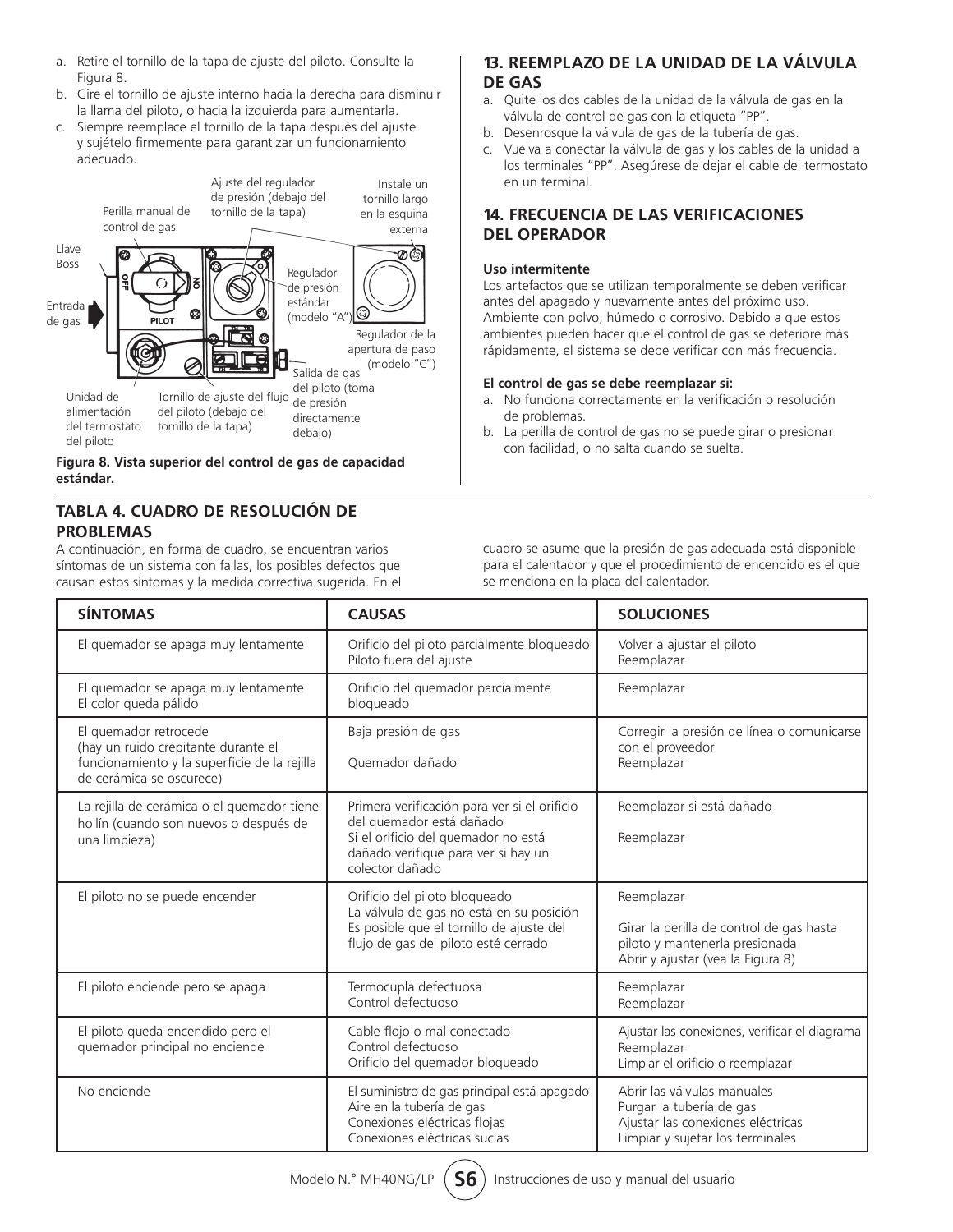# **MR. HEATER**

MODELO MH40NG NODELC MH40LP

# **INSTRUCCIONES DE USO Y MANUAL DEL USUARIO**

# ,,,,,,,,,,,,,,

### **ADVERTENCIA:**

USE SOLAMENTE REPUESTOS DEL FABRICANTE. EL USO DE CUALQUIER OTRA PIEZA PODRÍA CAUSAR HERIDAS O LA MUERTE. LOS REPUESTOS ESTÁN DISPONIBLES ÚNICAMENTE DE LA FÁBRICA Y DEBEN SER INSTALADOS POR UNA AGENCIA DE REPARACIONES CALIFICADA.

### **INFORMACIÓN PARA PEDIR REPUESTOS:**

**COMPRAS:** Los accesorios se pueden comprar en cualquier distribuidor local de Mr. Heater o directamente de la fábrica.

#### **SI DESEA OBTENER INFORMACIÓN ACERCA DE REPARACIONES**

Llame sin cargo al 800-251-0001. www.mrheater.com

Nuestro horario de trabajo es de 8:00 a. m. a 5:00 p. m., hora del este, de lunes a viernes.

Incluya el número de modelo, la fecha de compra y la descripción del problema en todas sus comunicaciones.

#### **GARANTÍA LIMITADA**

Enerco Group, Inc. garantiza la calidad material y de fabricación de sus calentadores y accesorios por un período de 1 año a partir de la fecha de compra. Enerco Group, Inc. reparará o reemplazará este producto sin cargo si presentara desperfectos dentro del primer año tras realizada la compra, siempre y cuando el cliente cubra los gastos de la devolución y presente el comprobante de compra a Enerco Group, Inc. dentro del período de garantía.

Enerco Group, Inc. se reserva el derecho de hacer cambios en cualquier momento, sin previo aviso, en los colores, especificaciones, accesorios, materiales y modelos.

REGISTRO DEL PRODUCTO: Gracias por su compra. Inicie sesión en http://www.egiregistration.com para registrar su producto.

ENERCO GROUP, INC., 4560 W. 160TH ST., CLEVELAND, OHIO 44135 • 800-251-0001 Mr. Heater y Portable Buddy son marcas comerciales registradas de Enerco Group, Inc. © 2015, Enerco/Mr. Heater. Todos los derechos reservados.

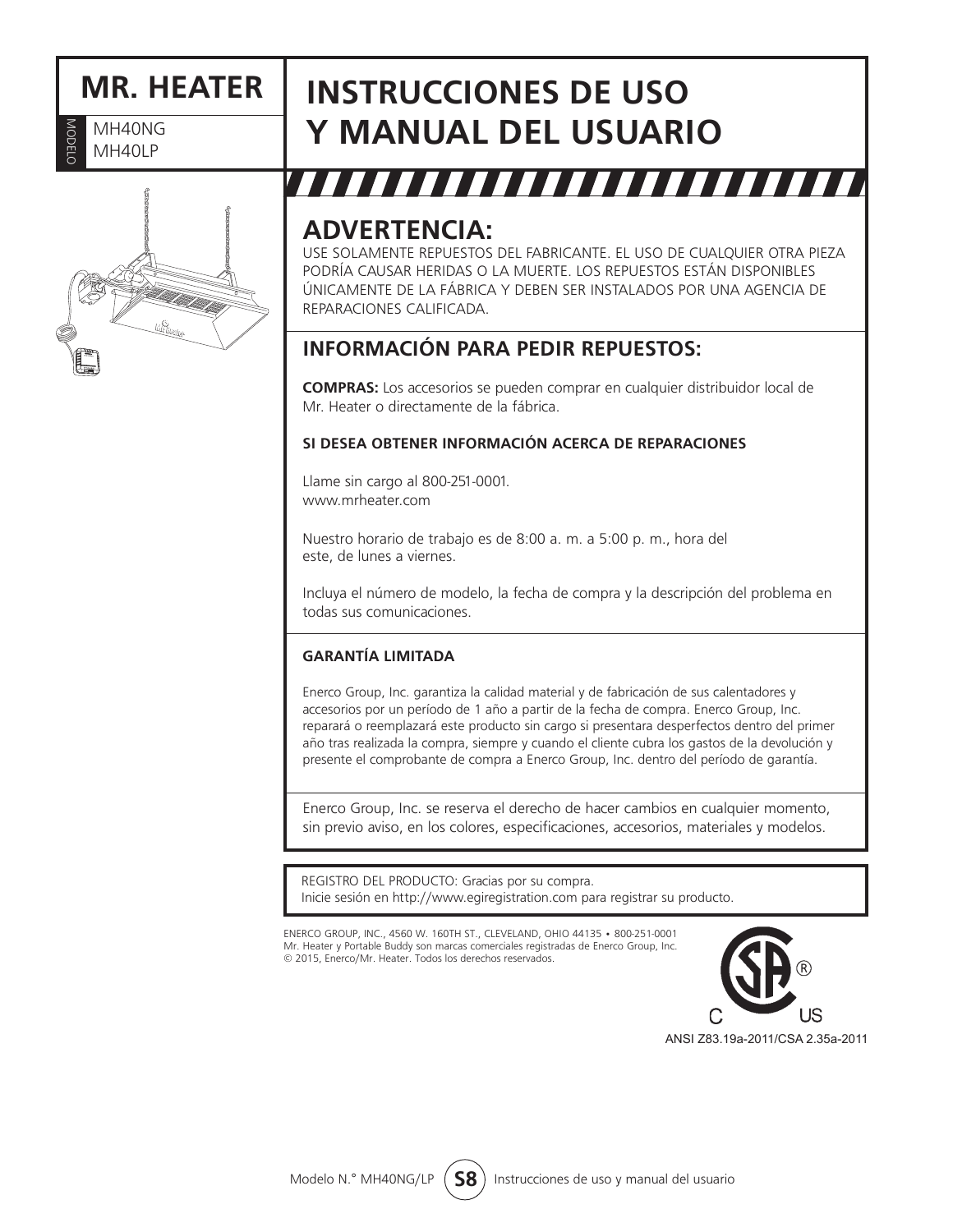# **GUIDE D'UTILISATION ET INSTRUCTIONS DE FONCTIONNEMENT**

**LISEZ SOIGNEUSEMENT LES INSTRUCTIONS :** Lisez et observez toutes les instructions. Conservez les instructions en sécurité pour vous y référer ultérieurement. Interdisez à quiconque n'ayant pas lu les présentes instructions d'assembler, d'allumer, de régler ou de faire fonctionner cet appareil de chauffage.

**MR. HEATER**

MH40NG MH40LP MODELI

#### **RADIATEUR AUTONOME À GAZ OU À INFRAROUGE**



#### $\overline{\mathsf{A}}$ VERTISSEMENT : Le fait de ne pas respecter les instructions données dans le présent **guide avec exactitude risque d'entraîner une explosion ou un incendie causant des dommages matériels, des blessures et des pertes de vie.**

- N'entreposez ni n'utilisez d'essence ou autres liquides ou vapeurs inflammables à proximité de ce type d'appareil.
- EN PRÉSENCE D'UNE ODEUR DE GAZ
	- Coupez l'alimentation du gaz
	- Ne tentez pas d'allumer l'appareil de chauffage
	- Ne touchez à aucun interrupteur électrique; n'utilisez aucun téléphone dans l'immeuble
	- Appelez immédiatement votre fournisseur de gaz à partir du téléphone d'un voisin. Suivez les instructions du fournisseur de gaz
	- Si vous ne pouvez joindre votre fournisseur de gaz, appelez le service des incendies
- L'installation et l'entretien doivent être exécutés par un installateur qualifié, par un fournisseur de services d'entretien ou par un fournisseur de gaz.

Cet appareil de chauffage portatif alimenté au gaz n'est pas ventilé. Il utilise l'oxygène de l'air ambiant. Une circulation d'air adéquate doit être assurée pour la combustion et la ventilation. Voir page 5.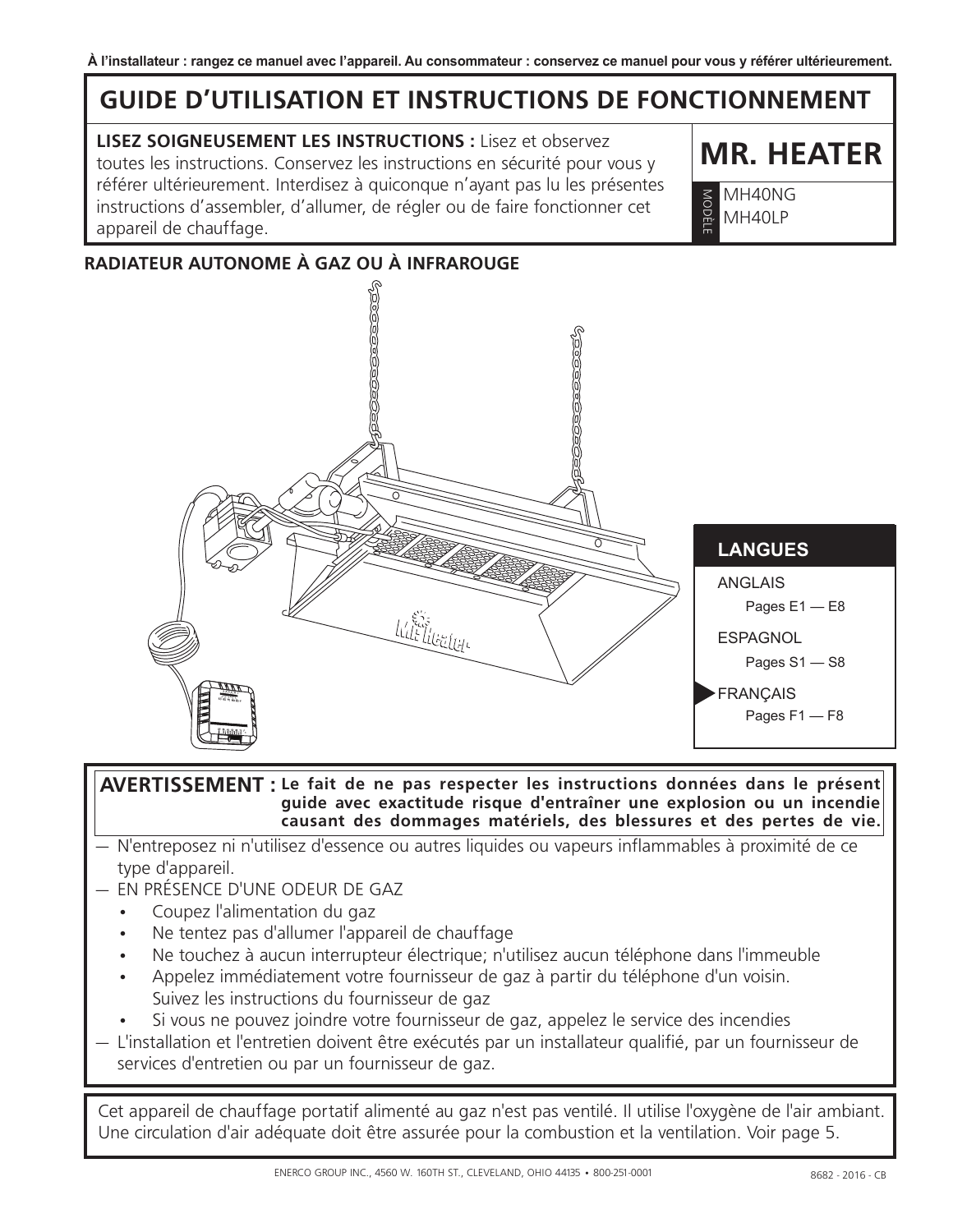### **AVERTISSEMENT :**

Une installation incorrecte, un réglage inadéquat, une modification, une réparation ou un entretien inappropriés peuvent également causer des dommages, des blessures, voire même la mort. Lisez les instructions d'installation, de fonctionnement et d'entretien avant de procéder à l'installation ou à l'entretien de cet équipement. Pour obtenir de l'aide ou des renseignements supplémentaires, consultez un installateur qualifié, un fournisseur de services d'entretien ou un fournisseur de gaz.

#### **AVERTISSEMENT :**

Si l'appareil de chauffage est utilisé sans l'apport d'air frais, il peut émettre du MONOXYDE DE CARBONE, un gaz toxique inodore. OUVREZ LA FENÊTRE D'UN POUCE OU DEUX POUR LAISSER PÉNÉTRER L'AIR FRAIS LORS DE L'UTILISATION DE L'APPAREIL DE CHAUFFAGE.

#### **AVERTISSEMENT :**

Cet appareil de chauffage est muni d'un SYSTÈME DE SÉCURITÉ À VEILLEUSE. NE PAS ALTÉRER LE SYSTÈME DE SÉCURITÉ À VEILLEUSE!

#### **AVERTISSEMENT :**

Si le système de chauffage s'éteint, ne le rallumez pas tant qu'il n'y a pas d'air frais. Si le système de chauffage n'arrête pas de s'éteindre, faites-le réparer. Garder le brûleur et la zone de commande propres. Ouvrez la porte pendant 5 minutes.

Respectez les distances comme l'indique la figure 2 ou la plaque signalétique du système.

- NE JAMAIS UTILISER D'ALLUMETTE, NI AUCUN AUTRE TYPE DE FLAMME POUR EFFECTUER UN ESSAI DE FUITE.
- NE JAMAIS DÉPASSER 3,44 kPa (1/2 LB/POUCE CARRÉ, PSI) DE PRESSION D'ADMISSION AU SYSTÈME.

#### **DANGER :**

L'EMPOISONNEMENT AU MONOXYDE DE CARBONE PEUT CAUSER LA MORT

#### **Empoisonnement au monoxyde de carbone :**

Les signes avant-coureurs d'intoxication au monoxyde de carbone ressemblent aux symptômes de la grippe accompagnés de maux de tête, d'étourdissements et de nausée. Si vous ressentez ces maux, l'appareil de chauffage ne fonctionne peut-être pas correctement. Allez immédiatement à l'air libre! Faites inspecter l'appareil de chauffage. Certaines personnes sont plus affectées par le monoxyde de carbone que d'autres. Elles comprennent les femmes enceintes, les personnes souffrant de maladies cardiaques, pulmonaires ou d'anémie, les personnes sous l'influence d'alcool et celles qui se trouvent en haute altitude.

#### **ATTENTION :**

,,,,,,,,,,,,,,,,,,,,,,,,,,

- Ne jamais connecter la soupape de gaz ou le thermostat à la tension de ligne ou à un transformateur.
- Si la couleur infrarouge de la grille devient terne lorsque le système de chauffage de l'immeuble est en fonction, consultez le fournisseur de gaz pour obtenir les dimensions correctes des conduites d'alimentation de gaz.
- Cet appareil de chauffage est réservé exclusivement à l'usage intérieur.

#### **REMARQUE**

,,,,,,,,,,,,,,,,,,,,,,,,

Le liant à joint d'étanchéité utilisé lors de l'assemblage de l'appareil de chauffage émet temporairement une odeur et/ou des vapeurs. Cette condition disparaît en 20 minutes approximativement et par conséquent ne se reproduit plus par la suite. Consultez le chapitre 9 sur la ventilation.

#### **AVERTISSEMENT DE LA CALIFORNIE :**

#### **AVERTISSEMENT :**

L'utilisation de cet appareil crée des sous-produits de combustion contenant du monoxyde de carbone, un produit chimique reconnu par l'État de la Californie comme cause de cancer et d'anomalies congénitales (ou autres risques pour la reproduction).

# **TABLE DES MATIÈRES**

| 8. THERMOSTAT ET EMPLACEMENT D'INSTALLATION F4 |  |
|------------------------------------------------|--|

| 12. GUIDE D'INSTRUCTIONS D'ENTRETIEN DE L'UTILISATEUR F5 |  |
|----------------------------------------------------------|--|
| 13. REMPLACEMENT DE L'ENSEMBLE DE SOUPAPE DE GAZF7       |  |
| 14. FRÉQUENCE DES VÉRIFICATIONS PAR L'UTILISATEURF7      |  |
|                                                          |  |
|                                                          |  |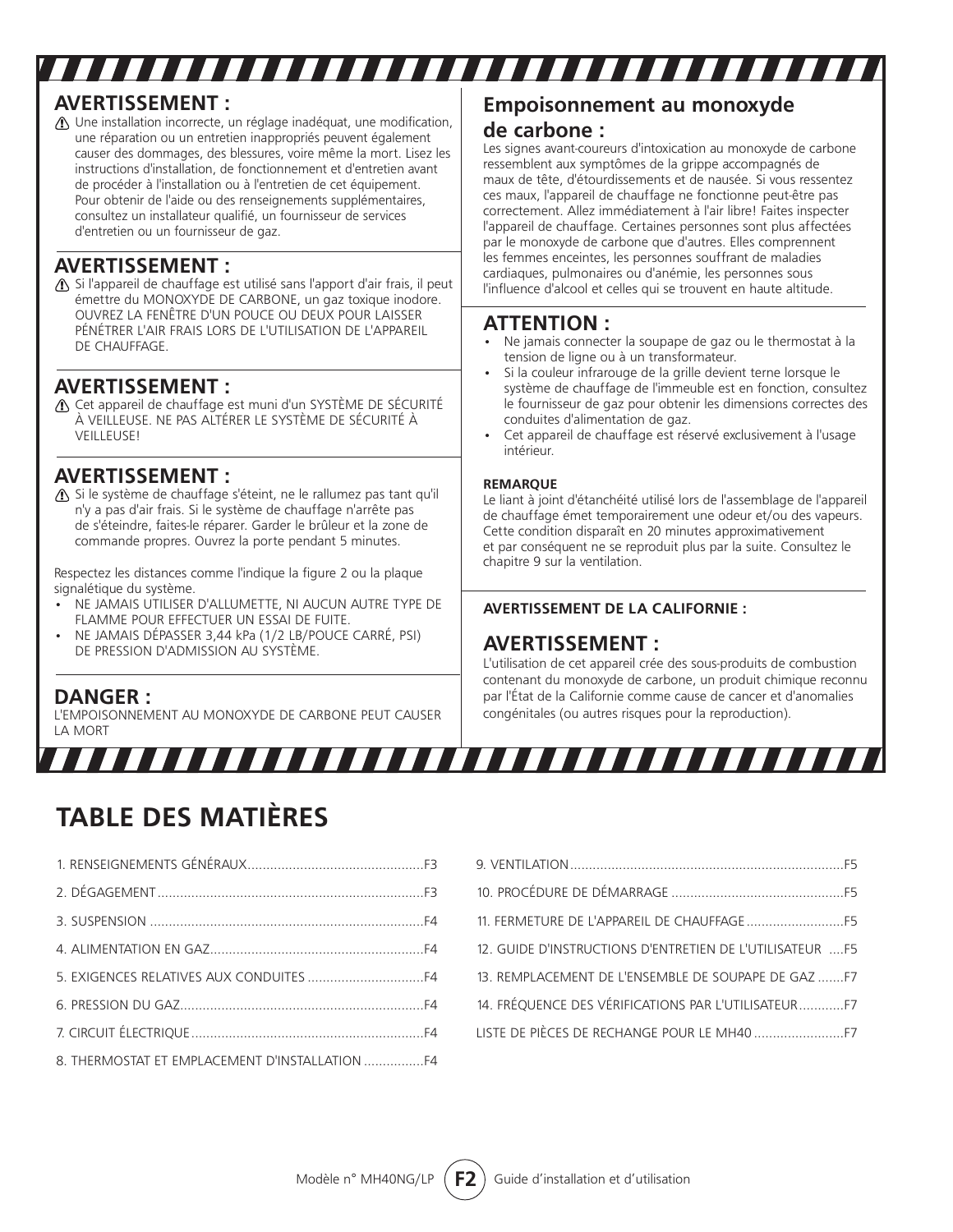#### **1. RENSEIGNEMENTS GÉNÉRAUX**

- a. Votre appareil de chauffage est livré entièrement assemblé et a été préalablement inspecté en usine pour approuver le type de gaz utilisé et la bonne marche de l'appareil, conformément à la plaque signalétique.
- b. Avant de procéder à l'installation, effectuez une inspection pour déceler la présence de dommages. La compagnie de transport doit être avisée de tous dommages et doit exiger une inspection. MR. HEATER vous expédiera des pièces de rechange en échange de pièces défectueuses uniquement après avoir reçu un rapport d'inspection signé qui témoigne de la fiabilité de la compagnie de transport.
- c. Ne pas tenter de faire fonctionner l'appareil de chauffage avec un autre type de gaz que celui indiqué sur la plaque signalétique.
- d. L'installation de l'appareil de chauffage doit respecter les codes du bâtiment de votre localité, et en l'absence de tels codes, doit se conformer à la norme ANSI Z223 .1a/NFPA54 du National Fuel Gas Code, et à la norme sur l'entreposage et la manutention des gaz pétroliers liquéfiés, ANSI/NFPA 58.
- e. Les installations canadiennes doivent être conformes au code du gaz CAN/CGA-B149.1,2 disponible à la CSA (l'Association canadienne de normalisation) site web @ http://www.csa.ca ou en appelant le 1-800-463-6727.
- f. Branché 0,32 cm (1/8 po) N.P.T. (National Pipe Thread) La connexion de la jauge d'essai est située sur la soupape de gaz de l'appareil de chauffage ou d'une connexion 0,63 cm (¼ po) N.P.T. La connexion est située à l'extérieur du tube diffuseur moulé.
- g. Communiquez avec le fabricant lorsque l'équipement requiert une installation en haute altitude. Le fabricant fournit des trousses de conversion en haute altitude avec les instructions et les plaques d'identification.

**Pour de plus amples renseignements, communiquez avec;** MR. HEATER CORPORATION CUSTOMER SERVICE DEPT. CLEVELAND, OHIO 1-800-251-0001

\*Les manuels NFPA supplémentaires suivants sont utiles lors de l'installation de l'appareil MR. HEATER dans un endroit non prévu dans ce manuel :

| <b>Numéro</b> | Sujet connexe                                   |
|---------------|-------------------------------------------------|
| NFPA 88       | Distances de sécurité des surfaces combustibles |
| NFPA 88       | Distances de sécurité des surfaces combustibles |

NE PAS DÉPASSER 3,44 kPa (1/2 LB/POUCE CARRÉ, PSI) DE PRESSION D'ADMISSION AU SYSTÈME DE CHAUFFAGE.

#### **2. DISTANCES (dégagement)**

Distances de sécurité minimales des matériaux combustibles (Voir le tableau 3). Prévoyez une distance de sécurité adéquate des matériaux combustibles, voir le tableau 3. Prévoyez la même distance de sécurité à l'extrémité de commande de l'appareil de chauffage ainsi qu'un minimum de dégagement au-dessus et sur les côtés pour assurer une bonne ventilation et l'alimentation en air de combustion.

Un dégagement minimal de 2,5 m (8 pi) à partir du sol pour les garages publics, conformément à la norme ANSI/NFPA No. 409 dans sa plus récente version, ou au tableau 3; la plus grande dimension de la norme ANSI/NFPA No. 409 ou du tableau 3 doit être utilisée.

\*Lors de la recherche d'un emplacement adéquat pour l'installation de l'appareil MR. HEATER, il faut s'assurer que l'ouverture de n'importe quelle porte ou fenêtre extérieure ou intérieure ne viole pas les limites de dégagement permises et qu'il n'y a pas de contact avec des composants de l'appareil de chauffage.

Les dégagements aux combustibles représentent une température de surface de 90 F (32 C) supérieure à la température ambiante. Les matériaux de construction avec tolérance à la chaleur basse peut être soumis à une dégradation à des températures inférieures. Il est de la responsabilité de l'installateur

#### **Tableau 1. Capacité nominale de BTU et pressions d'alimentation**

|            |                | BTU/HR CAPACITÉ NOMINALE I | PRESSION D'ALIMENTATION EN GAZ (W.C.) |                      |                       |                                 |                               |                    | <b>ORIFICE</b>   |      |
|------------|----------------|----------------------------|---------------------------------------|----------------------|-----------------------|---------------------------------|-------------------------------|--------------------|------------------|------|
| MODÈLE N.º |                | GAS                        | MIN.                                  |                      | MAX.                  |                                 | <b>COLLECTEUR</b>             |                    | <b>DIMENSION</b> |      |
|            | <b>NATUREL</b> | <b>PROPANE</b>             | NAT.                                  | L.P.                 | NAT.                  | L.P.                            | NAT.                          | L.P.               | NAT.             | L.P. |
| MH/HS40NG  | 40 000         |                            | 17,3 cm<br>6.8 po W.C.                |                      | l18 cm<br>7.0 po W.C. |                                 | 14,7 cm<br>$(5.8 \text{ po})$ |                    | -37              |      |
| MH/HS40LP  |                | 40 000                     |                                       | 128 cm<br>11 po W.C. |                       | $35.6 \text{ cm}$<br>14 po W.C. |                               | 25.4 cm<br>(10 po) |                  | 50   |

#### **Tableau 2. Dimensions de l'appareil de chauffage et des orifices**

|              | <b>FONCTIONNEMENT</b> | DIMENSION DE L'ORIFICE |               | ENTRÉE       |                                | <b>DIMENSION</b>          |                                |                    |
|--------------|-----------------------|------------------------|---------------|--------------|--------------------------------|---------------------------|--------------------------------|--------------------|
| l modèle N.° | <b>PRESSION</b>       | <b>BRÜLEUR</b>         | <b>PILOTE</b> | <b>BTU/H</b> | <b>LARGEUR</b>                 | LONGUEUR                  | <b>HAUTEUR</b>                 | <b>POIDS</b>       |
| I MH/HS40NG  | 6.8 po w.c.           | 37                     | 0.023         | 40.000       | 49 cm<br>$(19-1/4 \text{ po})$ | 76.8 cm<br>$(30-1/4)$ po) | 30.5 cm<br>(12 <sub>po</sub> ) | 11,3 kg<br>(25 lb) |
| I MH/HS40LP  | 10 po w.c.            | 50                     | 0.015         | 40.000       | 49 cm<br>$(19-1/4 \text{ po})$ | 76.8 cm<br>$(30-1/4)$ po) | 30.5 cm<br>(12 <sub>po</sub> ) | 11,3 kg<br>(25 lb) |

#### **Tableau 3. Directives d'installation, de ventilation et de montage**

|              | BTU/HR CAPACITÉ NOMINALE I |        |                        |                                                |                                     |         |                          |  |
|--------------|----------------------------|--------|------------------------|------------------------------------------------|-------------------------------------|---------|--------------------------|--|
|              | GAS                        |        | POSITION<br>NORMALE DE | DISTANCE DE SÉCURITÉ DES SURFACES COMBUSTIBLES |                                     |         |                          |  |
| l MODÈLE N.° | NAT.                       | L.P    | MONTAGE                | <b>DESSUS</b>                                  | <b>CÔTÉS</b>                        | ARRIÈRE | <b>DESSOUS</b>           |  |
| MH/HS40NG    | 40 000                     |        | HORIZ-30°              | 86,36 cm (34 po)                               | 76,20 cm (30 po)   76,20 cm (30 po) |         | $1,72 \text{ m}$ (68 po) |  |
| MH/HS40LP    |                            | 40 000 | HORIZ-30°              | 86.36 cm (34 po)                               | 76,20 cm (30 po)   76,20 cm (30 po) |         | 1,72 m (68 po)           |  |

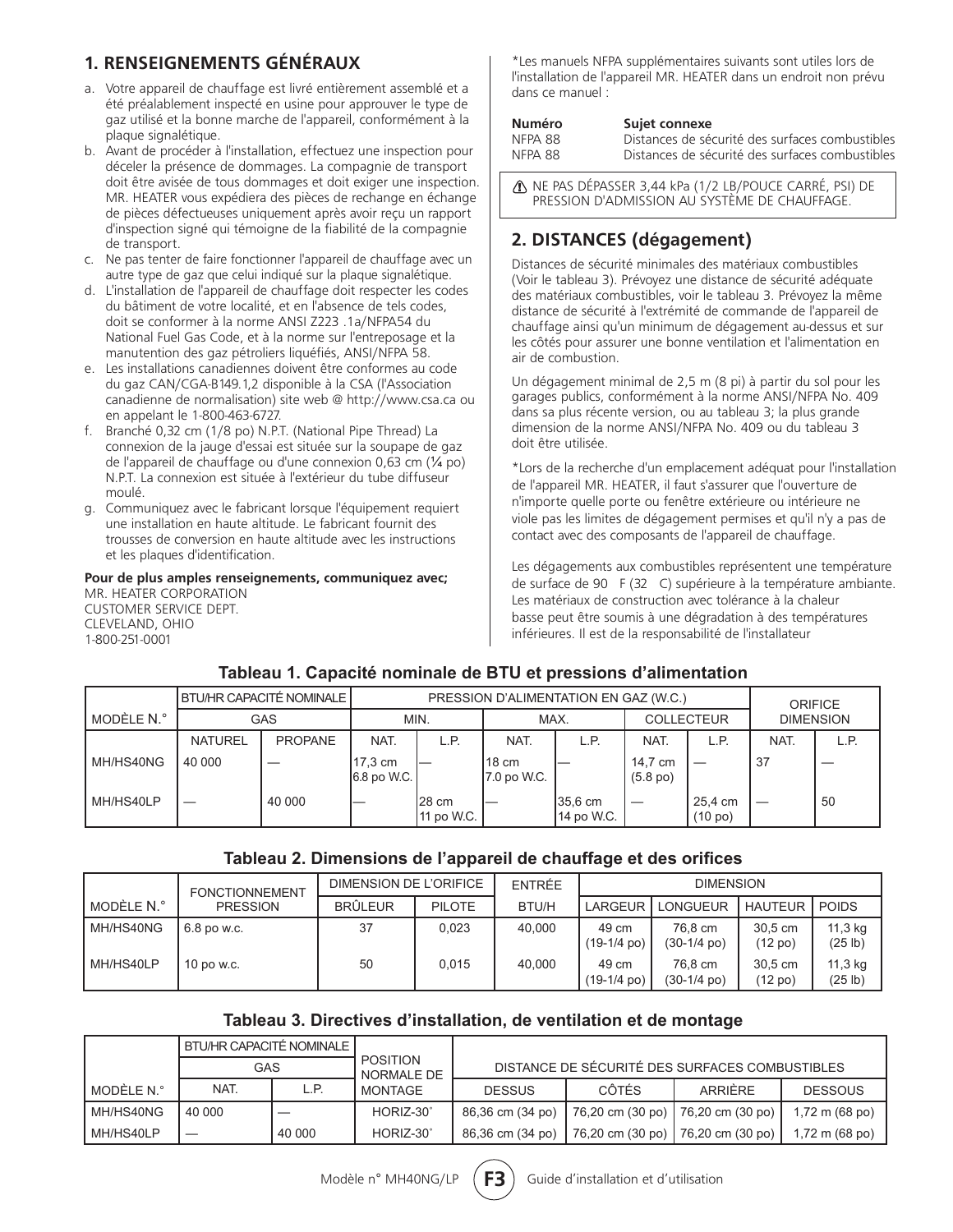#### **3. SUSPENSION**

L'appareil de chauffage, muni de quatre trous de montage, deux à chaque extrémité, pour fixer une tige, une chaîne ou des supports angulaires en fer, doit être fixé adéquatement, en toute sécurité, à l'écart des conduites de gaz et des lignes d'alimentation électriques.

#### **4. ALIMENTATION EN GAZ**

Assurez une alimentation adéquate en gaz pour l'entrée nominale de chaque appareil de chauffage utilisant des installations de conduites et des appareils de type American Standard dans l'immeuble. Dans la brochure ANSI Z223.1a/NFPA 54, le tableau C-3 illustre la capacité des différents diamètres de conduites de gaz naturel et les longueurs en pied cube par heure avec chute de pression de 0,76 cm (0,3 pouces), et une gravité spécifique de 0,60. Pour la capacité des produits de pétrole liquéfiés (LP), se reporter aux figures 3. Sur les conduites filetées utilisez un composé à conduite résistant à l'action de tous les gaz.

Si les conduites de gaz doivent être mises à l'essai avec de l'air comprimé, débranchez chaque appareil de chauffage pour éviter d'endommager les commandes et installez des bouchons aux sorties. Après avoir reconnecté tous les appareils de chauffage, vidangez l'air des conduites de gaz et vérifiez toutes les connexions pour déceler les fuites à l'aide d'une solution savonneuse. Le savon à vaisselle est un excellent détecteur de fuite.

#### **5. EXIGENCES EN MATIÈRE DE CONDUITES**

Toutes les conduites installées doivent se conformer aux codes et ordonnances locales ou au National Fuel Gas Code, ANSI Z223.1 (NFPA 54), selon la première éventualité. Lors de l'installation des conduites, les exigences suivantes doivent être prises en compte :

- Utilisez une nouvelle conduite noire adéquatement ajustée et libre d'écorchures.
- Appliquez un composé à conduite de bonne qualité sur tous les embouts filetés mâles avant de procéder à l'assemblage. Si le type L.P. constitue le gaz d'alimentation, assurez-vous que le composé à conduite résiste au gaz de type L.P. gaz. NE PAS UTILISER DE RUBAN EN TEFLON ™.
- Avant de procéder à l'installation, appliquez le composé à conduite sur tous les embouts filetés mâles comme l'indique la figure 1.

#### **UTILISEZ UNE QUANTITÉ MODÉRÉE DE PÂTE LUBRIFIANTE**



#### LAISSEZ LES DEUX PREMIERS FILETS À NU

#### *Figure 1. Application du composé à conduit*

- Les filets mâles sur la conduite qui doit être installée dans la soupape de gaz doivent répondre aux exigences de la figure 2. Des filets plus longs que ceux apparaissant dans la figure peuvent provoquer une distorsion ou une défaillance de la soupape à gaz.
- Une trappe à sédiments répondant aux exigences caractéristiques de la figure 3 doit être installée dans la conduite vers la soupape à gaz.



• Un robinet de fermeture dédié pour l'appareil de chauffage doit être installé dans la conduite d'alimentation en gaz.

#### **REMARQUE :**

1. N'utilisez qu'un composé à conduite résistant aux gaz liquéfiés à basse pression. Installations.

2. Les raccords illustrés ne sont pas inclus avec l'appareil de chauffage.



*Figure 3. Installation typique de conduites*

#### **6. PRESSION DU GAZ**

Lorsque la pression du gaz dépasse le maximum recommandé et qu'elle est maintenue dans la conduite de gaz principale, il est recommandé d'installer un régulateur séparé en aval de l'appareil de chauffage. Consultez le tableau 1 à la page 3 afin de connaître la pression maximale recommandée pour le gaz et le modèle d'appareil concerné.

Voir la plaque signalétique de l'appareil de chauffage pour connaître la pression d'alimentation minimale « pour des fins de réglage à l'entrée ».

Dans une installation à plusieurs appareils de chauffage, il est possible d'utiliser un régulateur à grande capacité ou un régulateur individuel pour chaque appareil. Néanmoins, il est recommandé de créer un système de tuyauterie en boucle.

Communiquez avec votre représentant ou avec le fabricant pour obtenir la configuration requise pour réduire la pression du gaz.

#### **7. CIRCUIT ÉLECTRIQUE**

NE JAMAIS CONNECTER LA SOUPAPE DE GAZ OU LE THERMOSTAT À LA TENSION DE LIGNE OU À UN TRANSFORMATEUR.

#### **8. THERMOSTAT ET EMPLACEMENT D'INSTALLATION**

Assurez-vous que les caractéristiques électriques du thermostat correspondent à celles des commandes de l'appareil de chauffage. Pour obtenir des résultats optimaux, le thermostat doit être installé à au moins 1,52 m (5 pi) au-dessus du plancher où l'air peut circuler librement autour. **NE PAS MONTER le thermostat directement sur un mur froid, dans les courants d'air ou directement sous l'appareil de chauffage infrarouge.**

Assurez-vous que l'emplacement sélectionné pour le thermostat répond à toutes les exigences mentionnées précédemment. Reportez-vous aux instructions fournies avec le thermostat pour obtenir les renseignements généraux et les directives de montage.

Si le mur est fait de montants et de placoplâtre, alors utilisez les vis à métal n°6 de un pouce incluses avec le thermostat et fixez-le à l'emplacement choisi.

S'il s'agit d'un mur en brique ou en maçonnerie, utilisez les ancrages appropriés pour fixer les vis de montage du thermostat. Utilisez la plaque arrière comme gabarit pour marquer l'emplacement du trou, puis percez des trous de dimension appropriée pour accueillir les ancrages et fixez solidement le thermostat à l'aide des vis de montage.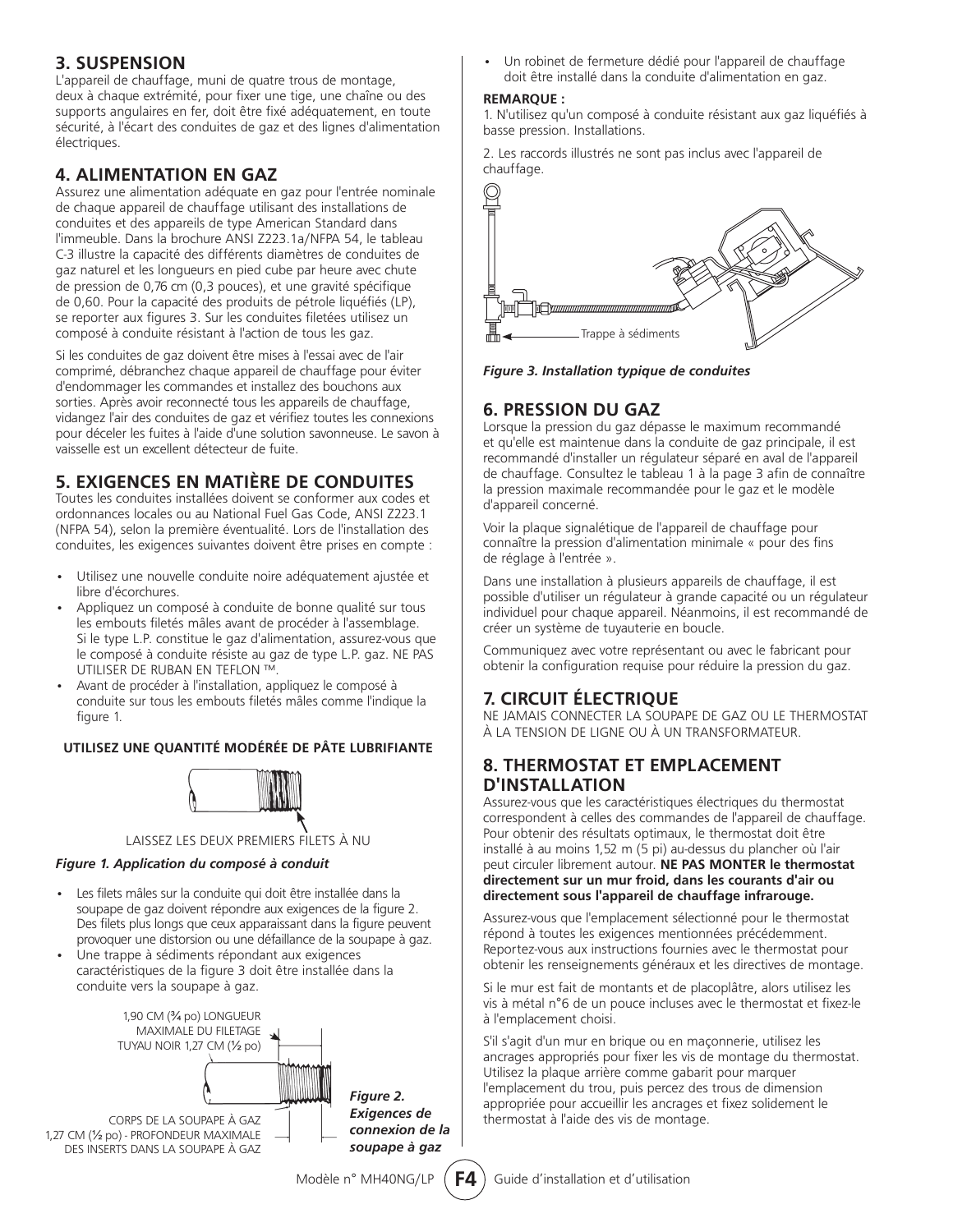Connectez les fils du thermostat à la soupape à gaz comme l'indique la figure 4.

# THERMOSTAT HН. SOUPAPE À GAZ POWERPILE GÉNÉRATEUR POWERPILE

#### *Figure 4. Schéma de connexion*

#### **9. VENTILATION**

- a. Les orifices d'air d'admission et d'échappement minimaux fournissent pas moins de 679,6 m<sup>3</sup>/h (400 pieds cubes/ minute) pour chaque 100 000 BTU d'entrée sauf que la zone d'infiltration peut être incluse dans la zone d'admission.
- b. Là où il y a un système de ventilation avec échappement par gravité, il est important de répartir les orifices au-dessus de l'appareil de chauffage (préférablement au point le plus élevé de la toiture) et les ouvertures doivent mesurer au moins  $0.19 \text{ m}^2$ (300 pouces carrés) pour chaque entrée de 100 000 BTU.

#### **10. PROCÉDURE DE DÉMARRAGE**

OUVREZ LA VANNE D'ALIMENTATION EN GAZ OU LES VANNES



*Figure 5. Commandes de thermostat*

Réglez le thermostat en position d'arrêt (OFF). Voir la figure 5. Si le bouton de commande manuelle du gaz n'est pas en position OFF, enfoncez partiellement le bouton et faites tourner jusqu'à la position OFF. Voir la Figure 6.

Attendez 5 minutes pour permettre au gaz qui s'est accumulé dans le brûleur principal de s'échapper (particulièrement important après l'installation).

Tournez le bouton de commande manuelle du gaz en position PILOT.

Appuyez sur le bouton de commande manuelle du gaz. À l'aide d'une allumette, allumez la veilleuse. Voir la Figure 6. Tenez le bouton enfoncé pendant environ 30 secondes pour permettre à l'air dans les conduites de passer par le pilote qui, une fois allumé, permet au thermocouple de chauffer suffisamment pour activer la soupape de sûreté en position ouverte.



Relâchez le bouton de commande manuelle du gaz et mettezle en marche (ON). Réglez de nouveau le thermostat à la température désirée.

#### **REMARQUE :**

Lors du démarrage initial de l'appareil MR. HEATER, une odeur et de la vapeur peuvent s'échapper de l'appareil de chauffage. Il s'agit du liant à joint d'étanchéité qui émet cette odeur et/ou vapeur. Après 20 minutes approximativement, cette odeur disparaît pour ne plus revenir.

#### **11. FERMETURE**

- 1. Fermez le thermostat en le mettant à OFF.
- 2. Tournez le bouton de commande manuelle du gaz sur la soupape à gaz à la position PILOT.
- 3. Enfoncez partiellement le bouton et tournez en position d'arrêt (OFF).
- 4. Fermez les soupapes d'alimentation en gaz.

#### **12. GUIDE D'INSTRUCTIONS D'ENTRETIEN POUR L'UTILISATEUR**

#### *1. DÉPANNAGE*

- a. Le Tableau 4 énumère les défectuosités les plus communes pouvant survenir lors du fonctionnement ou de l'entretien de votre appareil de chauffage.
- b. Pour de plus amples renseignements, consultez le bulletin Honeywell inclus dans l'emballage de l'appareil de chauffage.
- c. Dans l'éventualité où aucun résultat ne peut être obtenu après avoir tenté les solutions figurant sur la liste, appelez votre détaillant Mr. Heater, ou le service à la clientèle du fabricant au 1-800-251-0001.

#### *2. RÉGLAGE DE LA FLAMME DE LA VEILLEUSE (PILOTE)*

La flamme de la veilleuse (pilote) doit faire environ 10 à 13 mm (3/8 ou ½ po.) de l'embout du thermocouple ou du générateur. Pour régler la flamme de la veilleuse, consultez la Figure 7.

RÉGLAGE ADÉQUAT DE LA FLAMME



*Figure 7. Réglage adéquat de la flamme*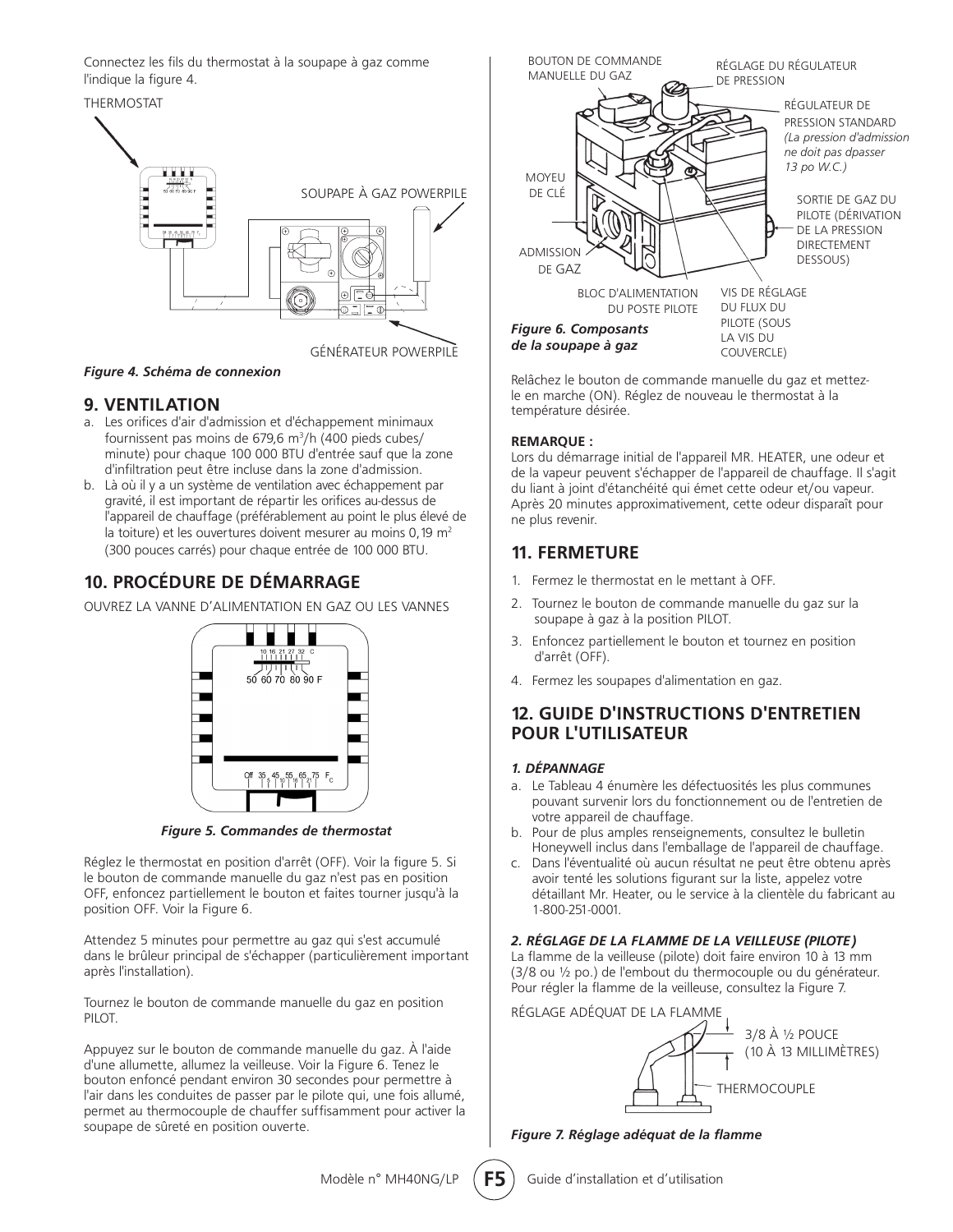- a. Enlevez la vis du couvercle de réglage du pilote. Consultez la figure 8.
- b. Tournez la vis de réglage dans le sens horaire pour diminuer ou dans le sens antihoraire pour augmenter la flamme du pilote.
- c. Il faut toujours remettre la vis du couvercle de réglage une fois le réglage terminé et la serrer fermement pour en assurer le bon fonctionnement.



**Figure 8. Vue en plan de la capacité standard de commande de gaz.**

#### **TABLEAU 4. TABLEAU DE DÉPANNAGE**

Ci-dessous, sous forme de tableau se trouve la liste de divers symptômes d'un système défectueux, les pannes qui causent ces symptômes et les mesures correctives à apporter. Le tableau

#### **13. REMPLACEMENT DE L'ENSEMBLE DE SOUPAPE DE GAZ**

- a. Retirez les deux fils de l'ensemble de soupape de commande de gaz étiquetée « PP ».
- b. Dévissez la soupape de gaz de la conduite à gaz.
- c. Rebranchez la soupape à gaz et les fils aux bornes « PP ». Assurez-vous de laisser le fil du thermostat branché à une des bornes.

#### **14. FRÉQUENCE DES VÉRIFICATIONS DE L'UTILISATEUR**

#### **Utilisation intermittente**

Les appareils utilisés de façon saisonnière doivent être inspectés avant leur fermeture et avant leur prochaine utilisation. Environnement poussiéreux, mouillé ou corrosif. Alors que ces environnements peuvent provoquer la détérioration plus rapidement, le système doit être inspecté plus fréquemment.

#### **Remplacer la commande de gaz si :**

- a. Elle ne fonctionne pas correctement au moment de la vérification ou de la procédure de dépannage.
- b. Le bouton de commande du gaz est difficile à tourner ou refuse de s'enfoncer, ou reste enfoncé et bloqué lorsqu'il est relâché.

suppose que la pression du gaz est correcte et disponible pour l'appareil de chauffage et que la procédure d'allumage correspond aux directives sur la plaque signalétique fixée à l'appareil.

| <b>SYMPTÔMES</b>                                                                                                       | <b>CAUSES</b>                                                                                                                                   | <b>SOLUTIONS</b>                                                                                                                                    |
|------------------------------------------------------------------------------------------------------------------------|-------------------------------------------------------------------------------------------------------------------------------------------------|-----------------------------------------------------------------------------------------------------------------------------------------------------|
| Le voyant du brûleur s'éteint lentement                                                                                | Orifice du pilote partiellement bloqué<br>Pilote déréglé                                                                                        | Régler le pilote de nouveau<br>Remplacer                                                                                                            |
| Le voyant du brûleur s'éteint lentement<br>La couleur demeure terne                                                    | Orifice du brûleur partiellement bloqué                                                                                                         | Remplacer                                                                                                                                           |
| Retour de flamme du brûleur (bruit de<br>grondement durant le fonctionnement et<br>la grille de céramique est noircie) | Pression du gaz trop basse<br>Brûleur endommagé                                                                                                 | Corriger la pression de la conduite ou<br>communiquer avec votre fournisseur de gaz<br>Remplacer                                                    |
| La grille de céramique ou<br>le brûleur s'encrassent de suie<br>(à l'état neuf ou après le nettoyage)                  | Vérifier d'abord pour les dommages orifice<br>du brûleur<br>Si l'orifice du brûleur est intact vérifier alors<br>si le collecteur est endommagé | Remplacer en cas de dommages<br>Remplacer                                                                                                           |
| Le pilote ne peut pas s'allumer                                                                                        | Orifice du pilote bloqué<br>Robinet de gaz hors position<br>La vis de réglage du flux de gaz est peut-<br>être fermée                           | Remplacer<br>Le bouton du robinet de gaz doit être<br>tourné vers le pilote et doit être maintenu<br>enfoncé<br>Ouvrir et régler (voir la Figure 8) |
| Le pilote s'allume mais s'éteint aussitôt<br>refuse de s'allumer                                                       | Thermocouple défectueux<br>Commande défectueuse                                                                                                 | Remplacer<br>Remplacer                                                                                                                              |
| Le pilote reste allumé mais le brûleur<br>principal                                                                    | Fil desserré ou incorrectement branché<br>Commande défectueuse<br>Orifice de brûleur bloqué                                                     | Serrer les connexions, vérifier le câblage<br>Schéma<br>Remplacer<br>Nettoyer l'orifice ou le remplacer                                             |
| Échec de l'allumage                                                                                                    | Alimentation principale du gaz fermée<br>Air dans la conduite de gaz<br>Connexions de fils desserrées<br>Connexions de fils encrassées          | Ouvrir soupapes manuelles<br>Purger conduite de gaz<br>Serrer les connexions de fils<br>Nettoyer les bornes et les fixer                            |